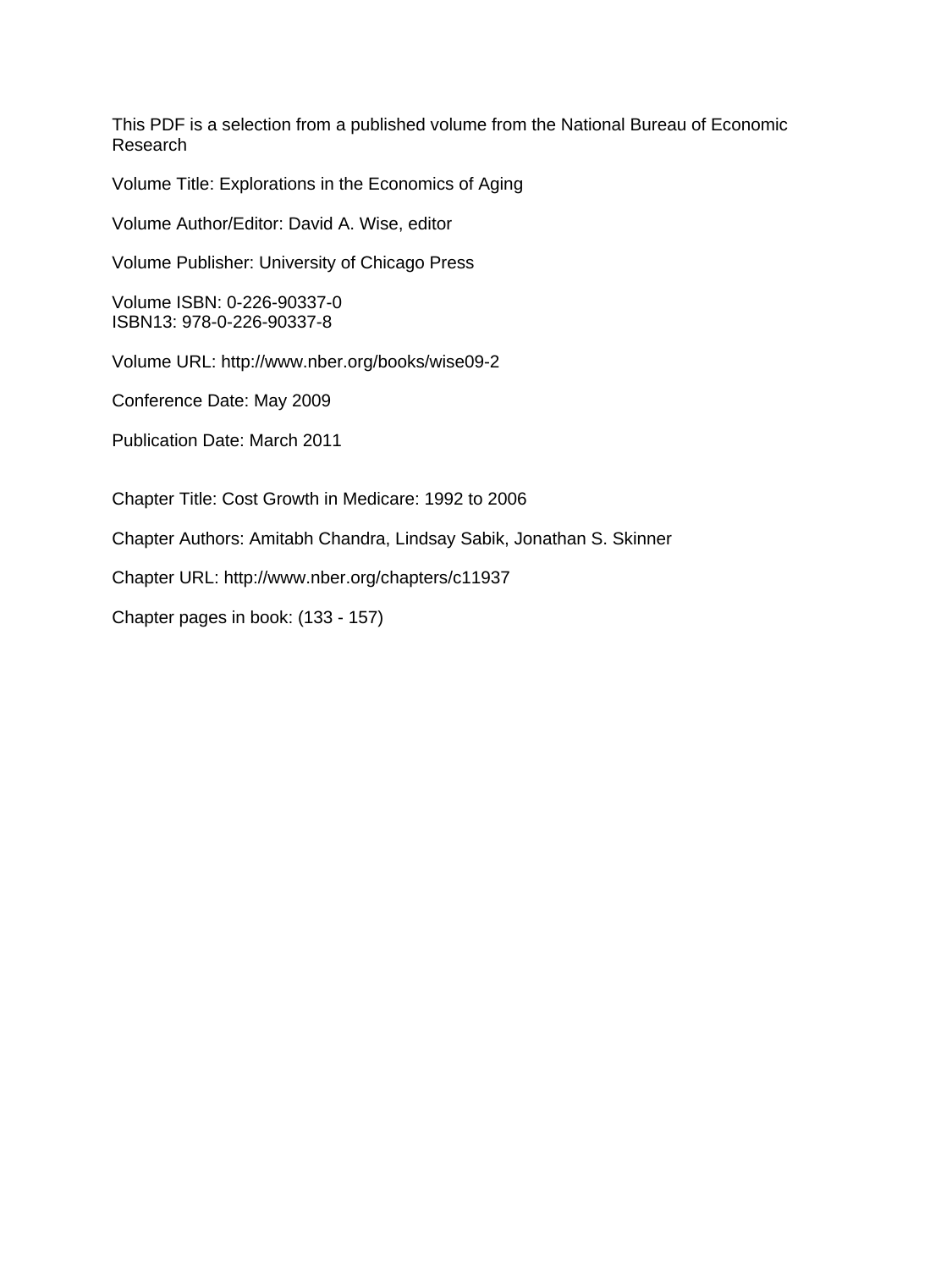## **4**

# **Cost Growth in Medicare: 1992 to 2006**

Amitabh Chandra, Lindsay Sabik, and Jonathan S. Skinner

#### **4.1 Introduction**

Expanding health insurance coverage and reducing the trajectory of cost growth are major goals of many health care reform proposals. While the problem of addressing cost growth in health care is often viewed as being separate from efforts to cover the uninsured, it is difficult to sustain a comprehensive insurance expansion when premiums for that program are growing substantially faster than tax receipts and incomes. Cost growth in health care is not a uniquely American phenomenon—Chandra and Skinner (2009) note that every other Organization for Economic Cooperation and Development (OECD) country has experienced substantial expenditure growth—but it has been particularly pronounced in the United States. This observation, combined with a deeper examination of how the United States differs from other OECD countries, led Garber and Skinner (2008) to conclude that U.S. healthcare was "uniquely inefficient."

In this chapter we study the sources of recent cost growth in American health care by focusing on the experience of the fee-for-service (FFS) portion of the Medicare program. Medicare is a social insurance program that covers 45 million Americans over the age of sixty-five and disabled persons

Amitabh Chandra is professor of public policy at the Kennedy School of Government, Harvard University, and a research associate of the National Bureau of Economic Research. Lindsay Sabik is a PhD candidate in health policy at Harvard University. Jonathan S. Skinner is the John Sloan Dickey Third Century Professor in the Social Sciences and professor of community and family medicine at Dartmouth College, and a research associate of the National Bureau of Economic Research.

Paper prepared for the NBER Aging Conference in Boulders, Arizona. Chandra and Skinner acknowledge support from NIA PO1-AG19783. We are grateful to Elliott Fisher and Doug Staiger for comments and collaborations that have greatly influenced this work.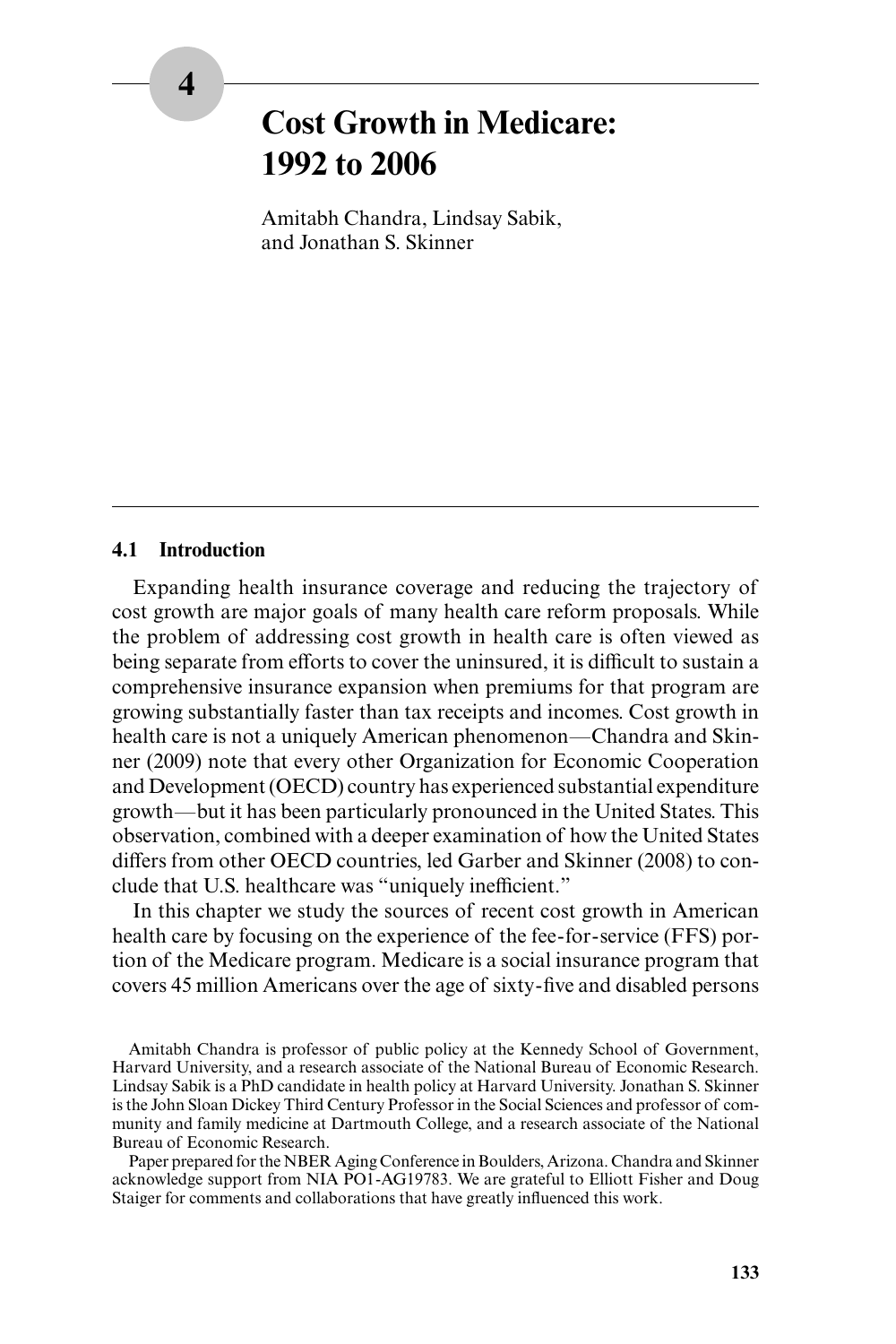regardless of age if they have received disability Supplemental Security Income (SSI) benefits for two years. It represents 13 percent of the Federal budget and accounts for one in five dollars of national health spending. Thirty percent of all hospital services, 20 percent of all prescription drug spending, and 20 percent of all physician care is paid for by Medicare (Kaiser Family Foundation 2009). Also, cost growth in Medicare is believed by many commentators to be the single largest threat to the long- term federal budget deficit (Orszag 2007; Congressional Budget Office [CBO] 2007). In 2009, Medicare was a \$480 billion dollar program and its growth rate exceeded that of national income. The program comprises four parts: Part A (hospital in surance) pays for hospital care, skilled nursing stays, and hospice care; Part B covers physician services and hospital outpatient services; while Medicare Advantage (Part C) accounts for approximately 25 percent of total Medicare spending. Finally, Part D, the recently enacted prescription drug benefit, comprises 11 percent of Medicare spending.<sup>1</sup>

Cost growth in the Medicare program may or may not resemble cost growth in the Medicaid and commercial populations. The Medicare population is older than the general population, and while 20 percent of enrollees are under age sixty-five, they are largely eligible through the Social Security Disability Insurance (SSDI) program and are thus sicker than those covered by private insurance plans. Consequently, Medicare beneficiaries use a different set of services than the general population, leading to some differences in regional patterns of health care between the under-sixty-five and over-sixty-five.<sup>2</sup> On the one hand, Baker, Fisher, and Wennberg (2008) demonstrate that hospital- level resource use is similar between FFS Medicare and commercial insurers for chronically ill individuals in the end of life. On the other hand, there are a number of theoretical reasons to believe that Medicare's administratively set prices cause hospitals and physicians to offset pricing imperfections with increased utilization in the non- Medicare population. The ability of providers to offset the effects of Medicare's reimbursement policy probably varies with the competitiveness of local health care markets.

Regardless of whether Medicare's experience resembles that of other insurers, its size, dependency of general revenues, and role as a social insurance program makes it of interest in its own right. In this chapter we focus on cost- growth in the fee- for- service population (Parts A and B). Within the focus on Medicare, we pay particular attention to drivers of cost *growth* and distinguish these from drivers of the *level* of Medicare spending.

<sup>1.</sup> This latter percentage does not include prescription drug benefits provided by Medicare Advantage plans.

<sup>2.</sup> Unfortunately, the state-level data for medical spending in the under-sixty-five population exhibit lower quality than the detailed individual- level clinical data from the Medicare administrative records (Skinner et al. 2009; also see Cooper 2009).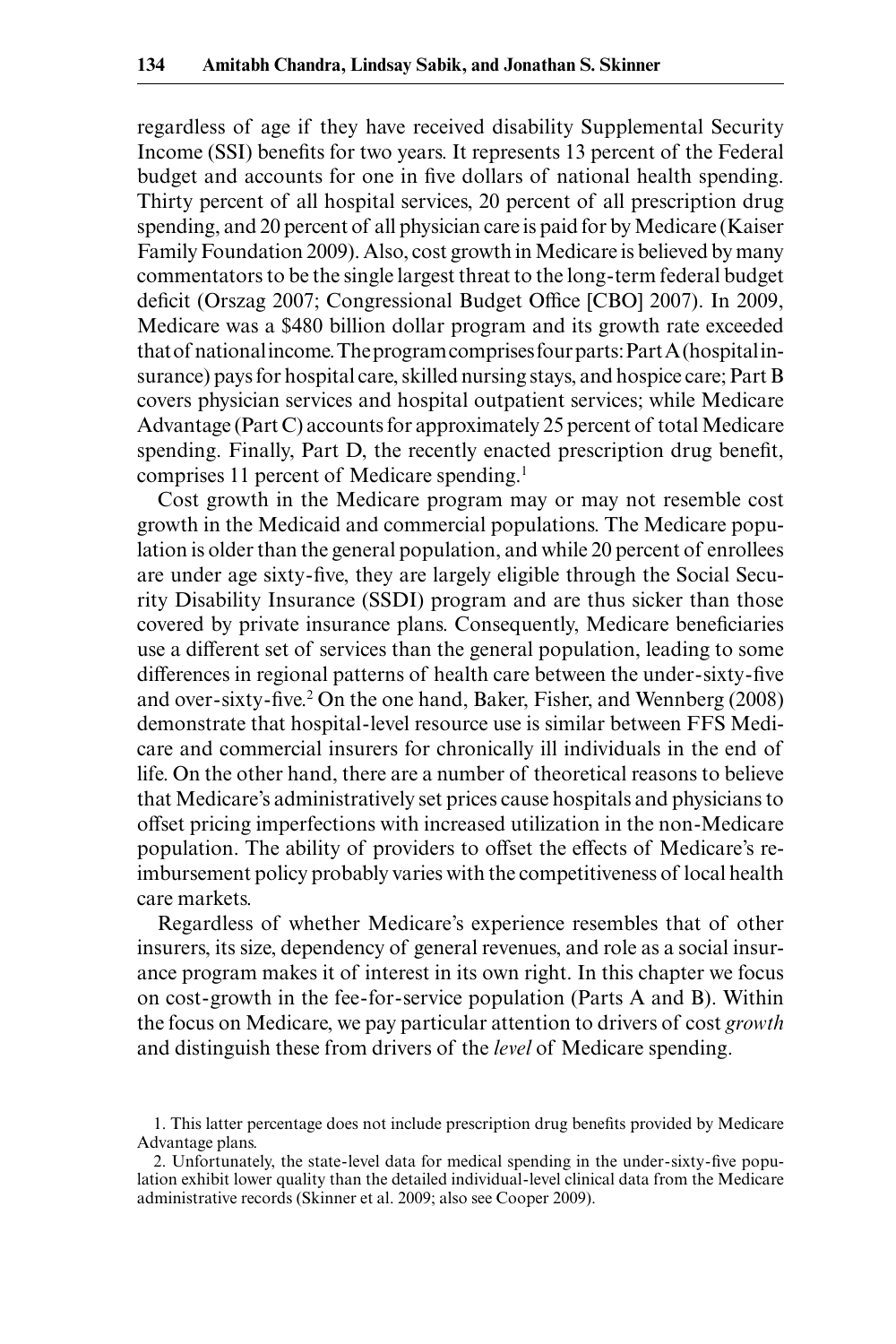#### **4.2 Data and Methods**

Data on Medicare reimbursements for 1992 to 2006 come from the Dartmouth Atlas of Healthcare and include per capita age-, sex-, and race adjusted reimbursements for each of the 306 Hospital Referral Regions (HRRs) in the United States. They are based on data from the 5 percent Continuous Medicare History Sample (CMHS).<sup>3</sup> These data represent spending on all FFS Medicare beneficiaries over age sixty-five (unless otherwise noted, we exclude disabled beneficiaries under age sixty-five). We do not have claims data for Medicare HMOs, so spending on those enrollees is excluded. All reimbursements are adjusted for inflation using the Consumer Price Index (CPI) and are expressed in 2006 dollars (using the gross domestic product [GDP] deflator gave us similar results).

In addition to total Medicare reimbursements and Part A and Part B reimbursements, spending in the CHMS is broken down into subcategories including inpatient short stays; inpatient long stays; outpatient hospital services; medical and surgical care provided by physicians; diagnostic, lab, and X- ray services; durable medical equipment; home health services; hospice services; and skilled nursing facilities. The majority of payments to hospitals for inpatient care are categorized under hospital short stays. Reimbursements for long stays are generally made to long- term care hospitals, which must have an average Medicare length of stay greater than twenty-five days and are paid under a separate Medicare payment system. The outpatient hospital services category covers reimbursements to hospital emergency rooms and outpatient clinics under Medicare Part B. Since 2000 these have been paid under the outpatient Prospective Payment System (PPS) (as opposed to the physician services in the medical and surgical categories). The medical services category covers most "Evaluation and Management" codes in the Berenson-Eggers Type of Service (BETOS) classification system, including office and hospital visits and specialist visits. The surgical services category covers "Procedures" BETOS codes, although if the procedure was delivered in a hospital outpatient setting these would fall under outpatient hospital services. To clarify, Medicare's payment to a hospital for bypass surgery will be categorized under inpatient short- stay spending, but the physician's time for performing the surgery will be recorded under Part B procedures. The diagnostic, lab, and X- ray services category includes spending on services such as CT scans and MRIs that are not associated with an inpatient admission.

<sup>3.</sup> Reimbursement data for 1998 through 2000 overstated true Medicare spending due to double counting of some claims. After consultation with staff at the Centers for Medicaid and Medicare (CMS) we determined that these data should be deflated by 10 percent to estimate actual spending in those years. All results presented here include this adjustment. It is possible that the "bump" in utilization rates—which were not adjusted—observed during the late 1990s in figure 4.3 may reflect some of the double-counting that our 10 percent deflation is intended to correct.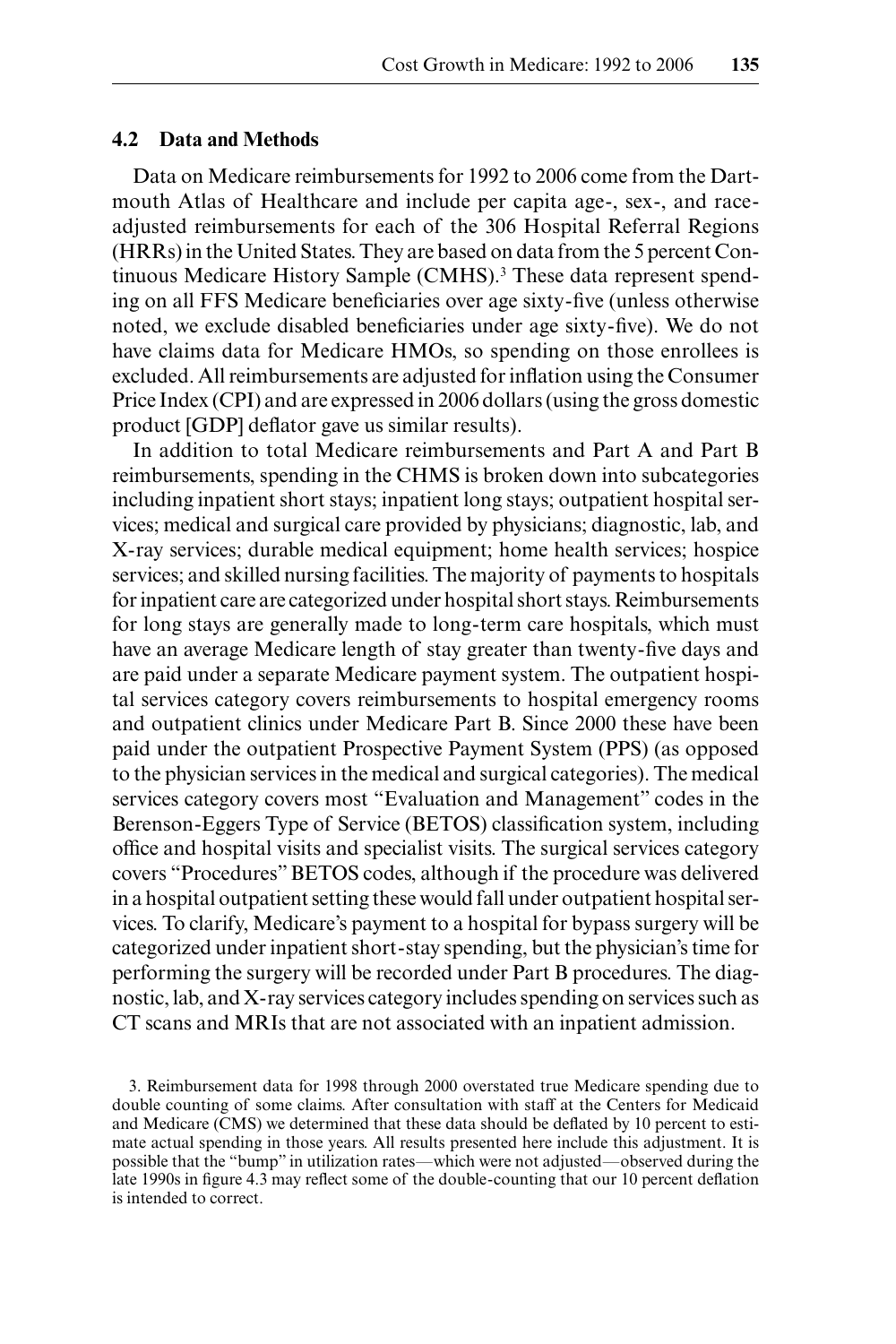We supplement this with data from the Area Resource File (ARF) on per capita income. Data from the ARF are available at the county level, so in situations where a county is covered by two HRRs we assign county characteristics by weighting according to the fraction of the HRR population overlapping each county. This is consistent with the strategy followed in Chernew et al. (2009).

First, we examine aggregate trends in Medicare spending, both overall and by category and calculate the cumulative percentage growth, average annual percentage growth, and total increase in per capita reimbursements for 1992 to 2006 and subgroups of this period. We examine changes in the rate at which different procedures and different categories of spending are responsible for cost- growth in Medicare. We consider how utilization, measured by the number of encounters, changes over this period within different service categories. Formally, we perform the following decomposition:

(1) 
$$
S_1 - S_0 = \sum_{R} \omega_{r1} S_{r1} - \sum_{R} \omega_{r0} S_{r0}
$$

*R*

(2) 
$$
= \sum_{R} \omega_{r1}(S_{r1} - S_{r0}) + \sum_{R} S_{r0}(\omega_{r1} - \omega_{r0})
$$

(3) 
$$
= \sum_{R} \omega_{r1} \Biggl( \sum_{P} \eta_{rp1} S_{rp1} - \sum_{P} \eta_{rp0} S_{rp0} \Biggr) + \sum_{R} S_{r0} (\omega_{r1} - \omega_{r0})
$$

(4) 
$$
= \sum_{R} \omega_{r1} \Biggl( \sum_{P} \eta_{rpl} (S_{rpl} - S_{rpo}) - \sum_{P} S_{rpo} (\eta_{rpl} - \eta_{rpo}) \Biggr) + \sum_{P} S_{r0} (\omega_{r1} - \omega_{r0})
$$

where  $S_t$  is average spending in year *t*;  $S_{rt}$  is average spending in region *r* in year  $t$ ;  $\omega_{r}$  is the proportion of all Medicare FFS enrollees in region  $r$  in year *t*;  $S_{\textit{net}}$  is average spending for procedure *p* in region *r* in year *t*; and  $\eta_{\textit{net}}$  is the number of claims per enrollee for procedure *p* in region *r* in year *t*. This allows us to decompose the change in Medicare spending into two components: (a) between- HRR changes due to changes in where the Medicare population lives, given by the second term in equation (2); and (b) within- HRR changes due to changes in spending per enrollee, given by the first term in equation (2). We can further decompose within- HRR spending changes (the first term in equation  $[4]$ ) into changes in the number of encounters and changes in spending per encounter. We perform this decomposition for the entire 1992 to 2006 period as well as the 1998 to 2006 period.

That is, the simple accounting framework allows us to determine how much of aggregate spending growth occurs because: (a) high-cost areas experience an expansion in their population ("between" growth), for ex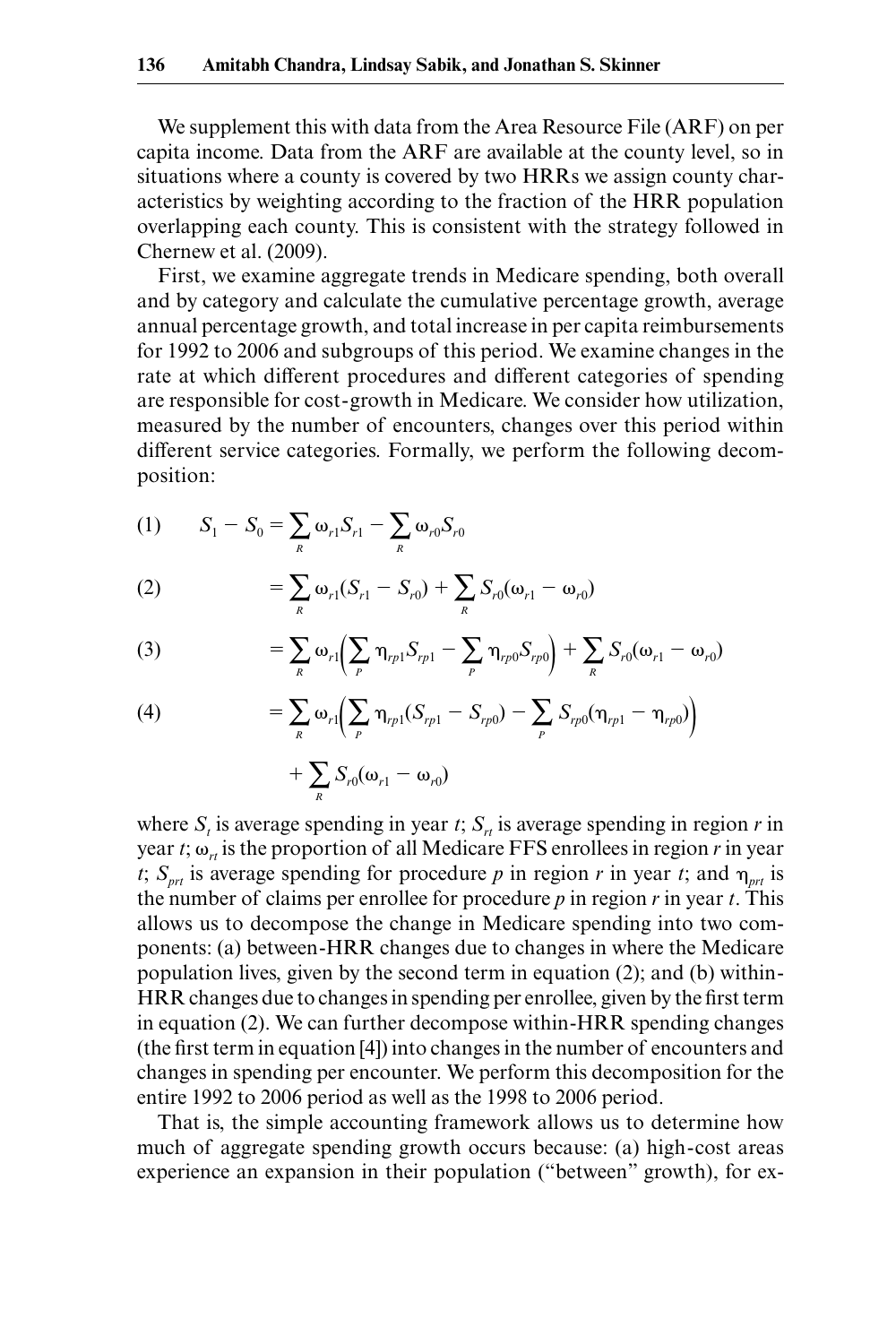ample, because relatively more elderly people move to Miami, a high-cost area; (b) there are more total procedures or encounters overall per enrollee; and (c) there is greater intensity (whether prices or services) per procedure or encounter. Our approach allows us to distinguish among these three groups, although we caution that there are other decompositions that could yield slightly different results.4

Next, we divide HRRs into quintiles based on the level of Medicare spending in 1992 and test for sigma convergence in (log) spending levels by 2006. In other words, we want to know whether the variance of regional spending shrunk over time. We estimate HRR- level regressions of rates of growth in Part A, Part B, and total Medicare spending on HRR- level covariates, including the age distribution of Medicare enrollees, adjusted mortality among FFS Medicare enrollees (a simple measure of illness), and per capita income. (Note that the HRR- level spending measures are already adjusted for age, sex, and race; thus, any impact of age on these measures will capture "spillover" effects; for example, if regions with a higher fraction of the very old practices a different style of care for all age groups.)

These regressions, which should not be given a causal interpretation, are designed to shed light on whether areas where Medicare spending grew faster were areas where mortality (a proxy for illness) or income were growing faster. Our focus on the role of income in predicting Medicare spending is motivated by the insights of Hall and Jones (2007), who argue that diminishing marginal utility from nonhealth consumption in the presence of higher incomes (and consequently, the value of life) will result in a greater share of income being spent on health care. Finding evidence of positive associations between spending, mortality, and income would provide prima facie evidence that there is *some* allocative efficiency behind Medicare spending growth, but would still fall far short of establishing optimality.

#### **4.3 Results**

4.3.1 Aggregate Trends in Medicare Enrollment and Spending

The two panels of figure 4.1 demonstrate that the total number of Medicare beneficiaries grew over the 1992 to 2006 period, with the number of enrollees under sixty-five years of age (who receive Medicare after being on the SSDI program for at least two years) experiencing the most enrollment growth. Panel B of figure 4.1 illustrates the share of beneficiaries in FFS versus Medicare managed care (a group for whom we do not have claims). The number of enrollees in traditional FFS Medicare declined through the

<sup>4.</sup> This arises because of an index number issue;  $\omega_1 S_1 - \omega_0 S_1$  can also be written  $\omega_1 (S_1 - S_0)$ +  $S_0(\omega_1 - \omega_0)$ .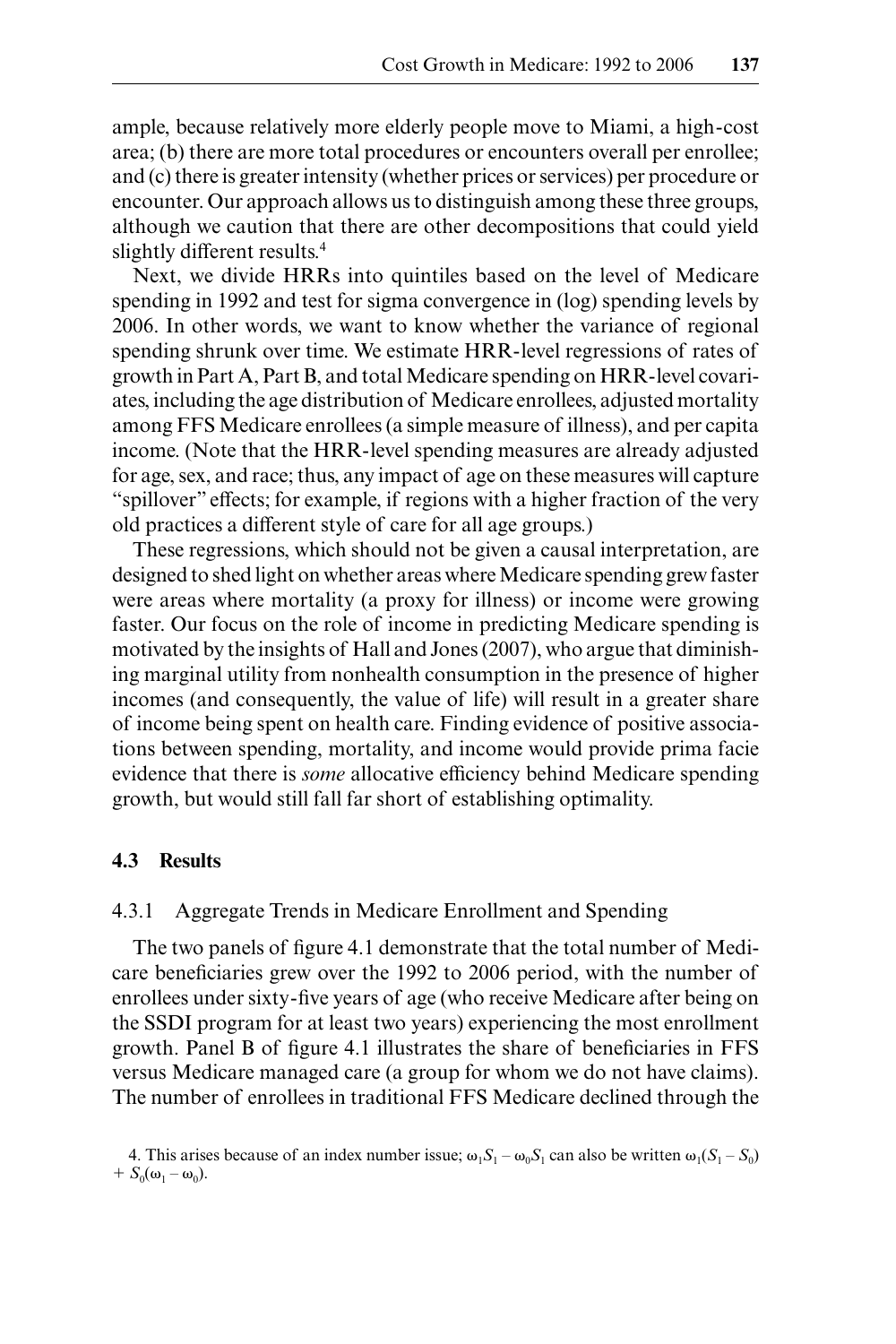

**Number of Medicare beneficiaries:** *A***, over time;** *B* **in FFS and Medicare HMOs**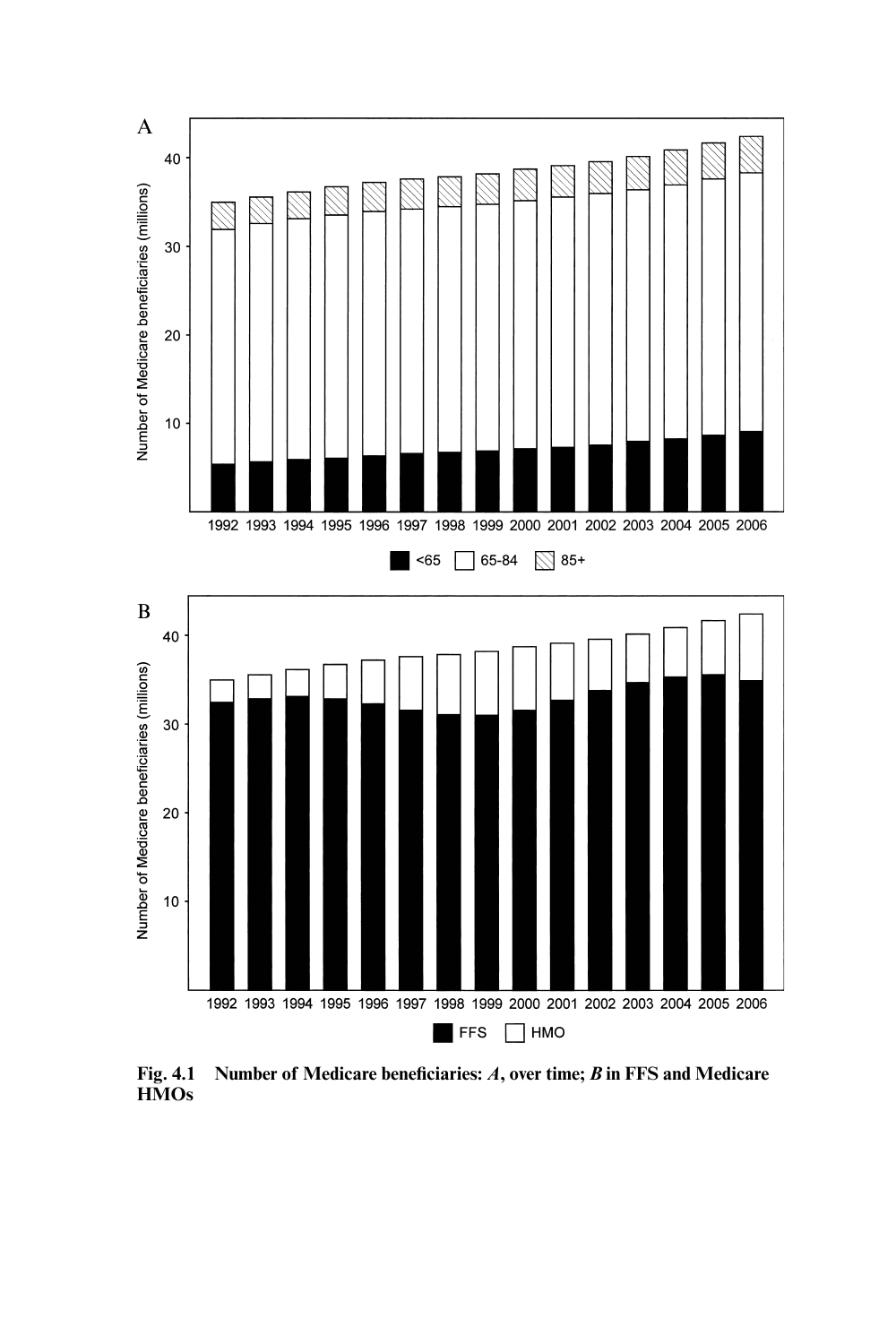first part of the period as enrollment in Medicare HMOs grew, although the share of beneficiaries in FFS has been growing since 2000. Total enrollment in Medicare will continue to grow in the coming decades as younger baby boomers age into eligibility.

Figure 4.2 illustrates trends in the categories of Medicare spending per enrollee: panel A breaks down growth into key subcategories of Part A spending, panel B does the same for Part B, and panel C for home health spending. We separate home health expenditures because they were charged to Part A prior to the Balanced Budget Act (BBA) of 1997, but have subsequently been charged to Part A or B depending on whether the care is provided in conjunction with a hospitalization. In panel A, the largest component of costs, spending on short stay hospitalizations, has remained relatively flat. In contrast, panel B shows large per enrollee spending growth in the two largest components, hospital outpatient services and physician medical care services, which more than doubled over the fourteen- year period. Reimbursements for home health grew quickly from 1992 to 1996, but rapidly dropped off after the Balanced Budget Act (BBA) of 1997 changed reimbursement rules for home health services.

In table 4.1, panel A, we see that total Medicare FFS spending has grown by approximately \$3,000 per beneficiary since 1992, at an average growth rate of 3.2 percent annually (had we used the GDP price deflator the same quantity would have been 3.5 percent), with two- thirds of that increase resulting from the rise in spending on Part B services. The pace of growth varied over this period; overall spending grew at an average real rate of 3.8 percent per year from 1992 to 1999 (a seven- year period) and slowed to 2.7 percent per year from 1999 to 2006 (also seven years).<sup>5</sup> Growth in Part B spending was higher than growth in Part A spending in both periods. Among subcategories of Part A and Part B spending, reimbursements for inpatient short stays and skilled nursing facilities (SNF) had the highest absolute (dollar) growth during the earlier period, while outpatient hospital services and medical care services had the highest absolute growth during the latter period. White (2003) discusses the dramatic role of the new PPS system for SNF, which was adopted in mid- 1998, in reducing payments to these facilities. Hospital outpatient services have been reimbursed under PPS from July 1, 2000 but their growth has, if anything, been higher even in the post-PPS era.

Examining percentage growth can be additionally informative, but

5. Both our level and growth numbers are lower than estimates from CBO (2007), since we include only FFS spending for beneficiaries over age sixty-five. The CBO estimates that total Medicare spending was \$342 billion in 2005, while our estimate for over-sixty-five FFS enrollees is \$225 billion, or about 66 percent of the CBO estimate (CBO 2007). Likewise, they estimate that per capita Medicare spending grew at a real rate of 3.8 percent annually from 1990 to 2005 while we estimate that it grew at an annual rate of 3.2 percent from 1992 to 2006. Thus, it should be noted that our results for FFS enrollees over age sixty-five understate total spending and may slightly understate growth as well.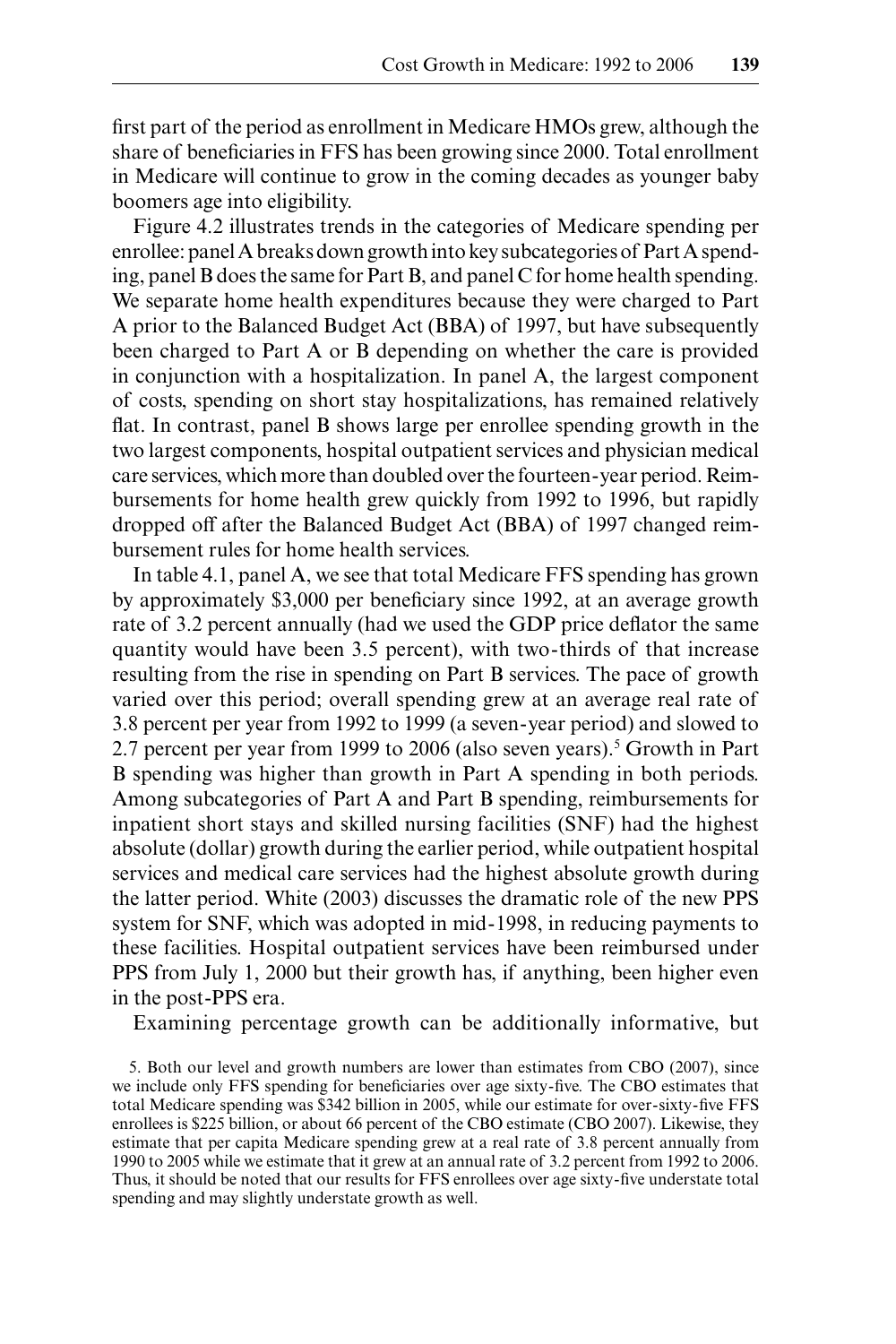

**Fig. 4.2 Growth in Medicare spending by type of service:** *A***, inpatient;** *B***, outpatient and ambulatory care;** *C***, home health** *Note:* All figures in 2006 dollars.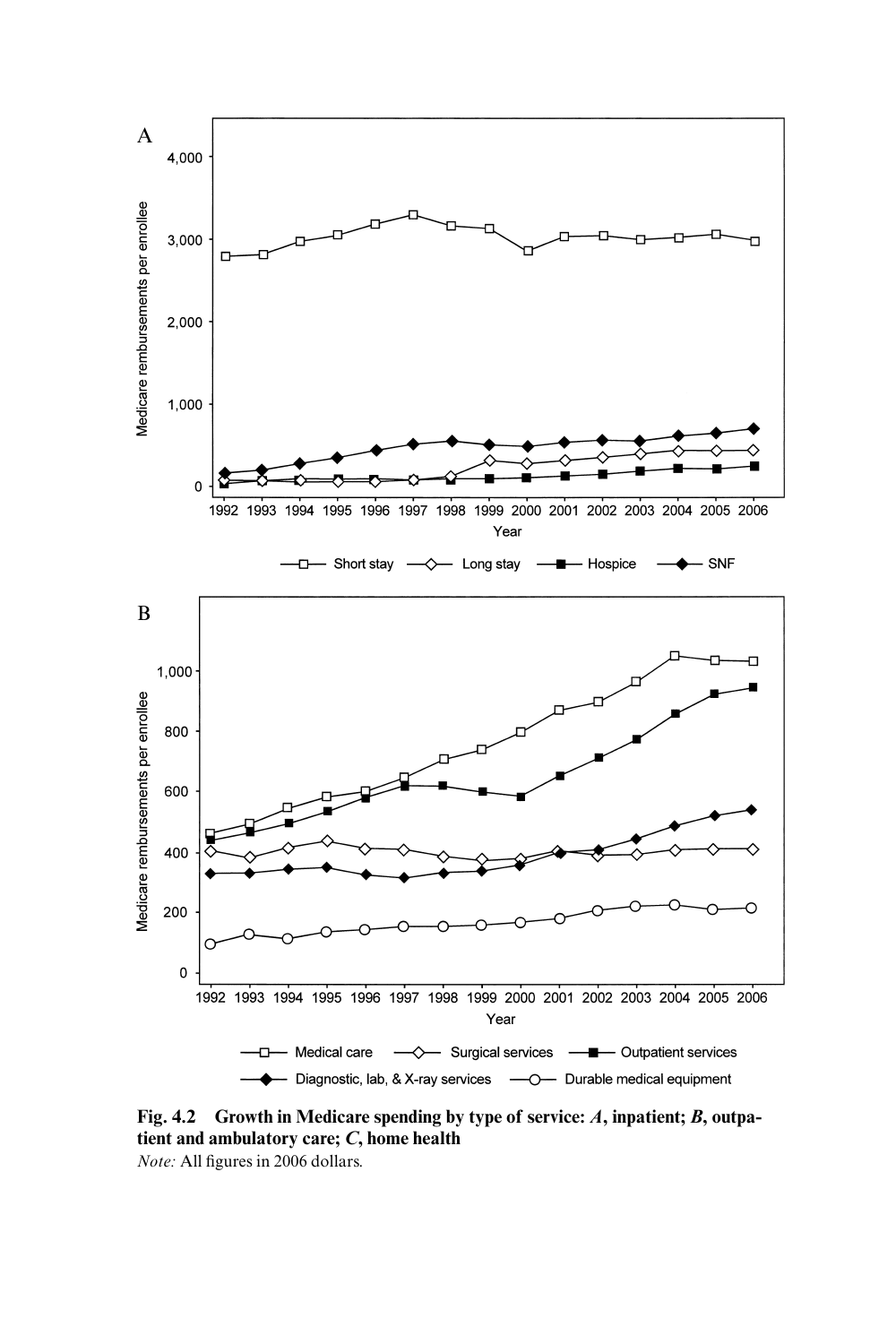

**Fig. 4.2 (cont.)**

 categories with low initial levels of spending often will exhibit higher percentage increases, so categories identified in this way are unlikely to be lucrative targets for cost- saving policies. The category of durable medical equipment, which is often the focus of Medicare fraud investigations, shows considerable percentage growth of 137 percent, but its increase of \$125 is only one-fifth as large as the \$565 increase in medical care services, which has a lower growth rate of 122 percent. Reimbursements for hospice services and inpatient long stays exhibited the highest growth rates overall, more than three times the rate of all other categories, but, again, baseline spending for these categories was low.

Because conversations about the role of Medicare in the federal budget focus on projections of increases in total expenditures (per beneficiary spending multiplied by the number of beneficiaries), in table 4.1, panel B, we report growth in total Medicare spending (that is, we account for increases in per beneficiary spending and the number of Medicare beneficiaries). The reported patterns of growth in total Medicare spending are similar to per beneficiary patterns, though overall growth in total spending is naturally higher during part of the period when Medicare enrollment is increasing more rapidly.

Table 4.2 shows the decomposition of the changes in Medicare spending into within-HRR (spending) changes and between-HRR (population location) changes, and the further decomposition of within-HRR changes into changes in spending per encounter and changes in the number of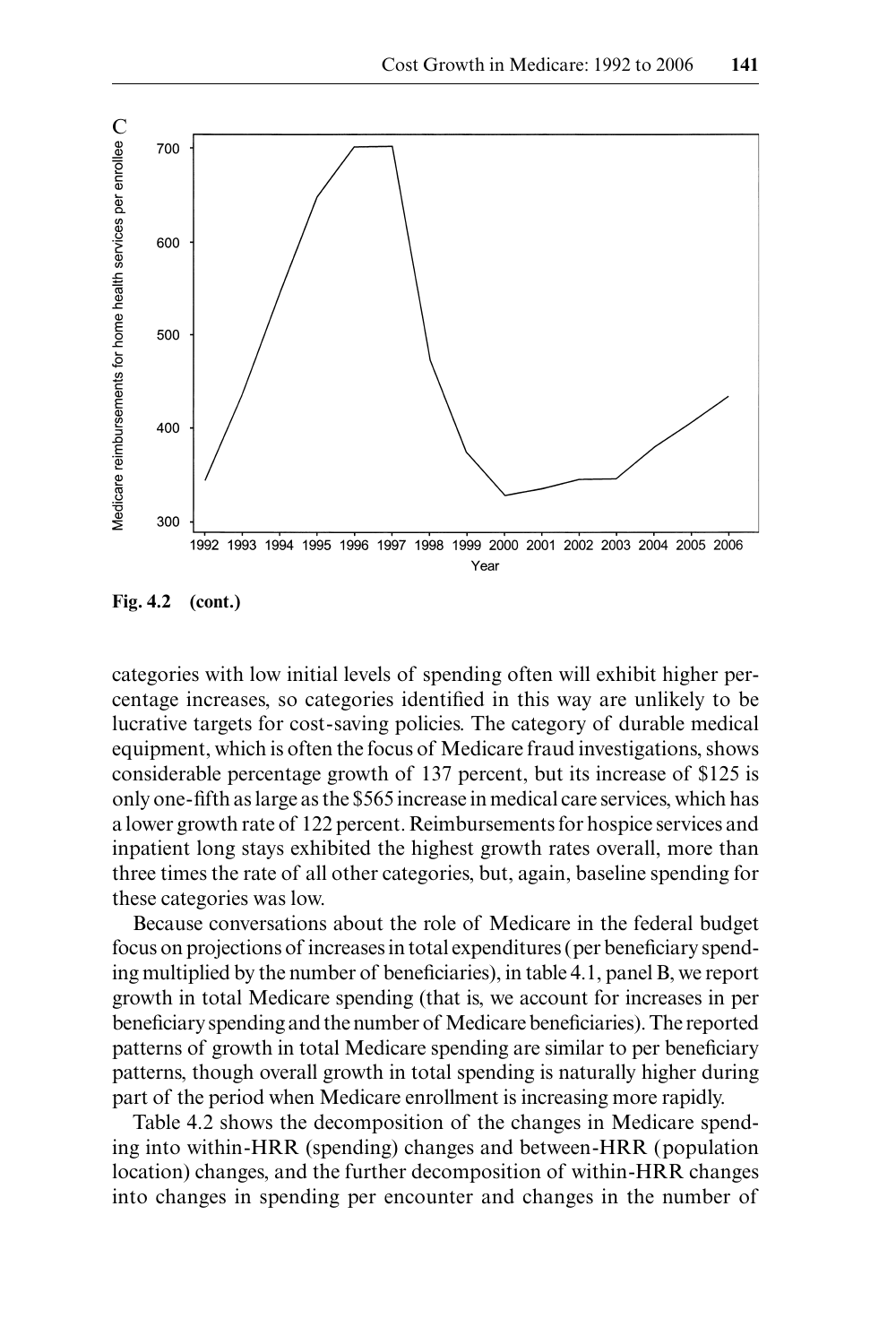| Table 4.1                  |                |                                                |                                                  | Growth in Medicare spending by type of service |                                           |                          |                                    |                                           |                                              |                                    |                                                                                                                                                                                                     |                                       |
|----------------------------|----------------|------------------------------------------------|--------------------------------------------------|------------------------------------------------|-------------------------------------------|--------------------------|------------------------------------|-------------------------------------------|----------------------------------------------|------------------------------------|-----------------------------------------------------------------------------------------------------------------------------------------------------------------------------------------------------|---------------------------------------|
|                            | 1992           | 1999                                           | 2006                                             |                                                | 1992-1999                                 |                          |                                    | 1999-2006                                 |                                              |                                    | 1992-2006                                                                                                                                                                                           |                                       |
|                            |                | Medicare reimbursements<br>per capita          |                                                  | Cumulative<br>percentage<br>growth             | percentage<br>growth<br>Average<br>annual | per capita<br>\$increase | Cumulative<br>percentage<br>growth | percentage<br>growth<br>Average<br>annual | per capita<br>\$increase                     | Cumulative<br>percentage<br>growth | percentage<br>growth<br>Average<br>annual                                                                                                                                                           | \$increase<br>per capita              |
|                            |                |                                                |                                                  |                                                |                                           | A Per capita             |                                    |                                           |                                              |                                    |                                                                                                                                                                                                     |                                       |
| Total                      | 5,331          |                                                | 8,304                                            |                                                |                                           | 1,579                    |                                    |                                           | , 394                                        |                                    |                                                                                                                                                                                                     |                                       |
| Part A                     | 3,404          |                                                |                                                  |                                                |                                           | 780                      | $20.2$<br>8.4                      | $2.7$<br>$1.2$<br>$4.7$                   |                                              |                                    |                                                                                                                                                                                                     |                                       |
| Part B                     |                |                                                |                                                  |                                                |                                           | 799                      |                                    |                                           |                                              |                                    |                                                                                                                                                                                                     |                                       |
| Inpatient short stays      | 1,927<br>2,793 | 6,854<br>4,179<br>4,156<br>5,156<br>705<br>705 | 4,536<br>3,767<br>2,979<br>4,2<br>9,030<br>1,030 | $29.6$<br>$21.4$<br>$41.2$<br>$40.1$           |                                           | 340<br>253               | 2849.5738                          | $-9.7$                                    | $351$<br>$-154$<br>$-123$<br>$-358$<br>$-55$ | 55.3<br>55.5<br>597.7<br>58115.8   | $\frac{1}{2}$ $\frac{1}{2}$ $\frac{1}{4}$ $\frac{3}{2}$ $\frac{5}{4}$ $\frac{6}{2}$ $\frac{6}{2}$ $\frac{3}{2}$ $\frac{1}{2}$ $\frac{1}{2}$ $\frac{3}{2}$ $\frac{5}{2}$ $\frac{3}{2}$ $\frac{1}{2}$ | 2,973<br>1,132<br>1,840<br>1866 565 5 |
| Inpatient long stays       | $\mathcal{C}$  |                                                |                                                  |                                                |                                           |                          |                                    |                                           |                                              |                                    |                                                                                                                                                                                                     |                                       |
| Outpatient services        | 436            |                                                |                                                  | 37.2                                           |                                           | 162                      |                                    | $6.7\,$                                   |                                              |                                    |                                                                                                                                                                                                     |                                       |
| Medical care services      | 465            |                                                |                                                  | $-7.9$                                         |                                           | 276                      |                                    | 4.8                                       |                                              | 121.7                              |                                                                                                                                                                                                     |                                       |
| Surgical services          | 405            | 382                                            | 410                                              |                                                |                                           | $-32$                    |                                    | $\frac{1}{3}$                             |                                              | $\Xi$                              |                                                                                                                                                                                                     |                                       |
| Diagnostic, lab, and X-ray | 328            | 332                                            | 537                                              | 22                                             | $\ddot{\circ}$                            |                          | 60.1                               | $7.0\,$                                   | 202                                          | 63.7                               | 3.6                                                                                                                                                                                                 | 209                                   |
| services                   |                |                                                |                                                  |                                                |                                           |                          |                                    |                                           |                                              |                                    |                                                                                                                                                                                                     |                                       |
| Durable medical            | 52             | 153                                            | 217                                              | 71.3                                           | 8.0                                       | 65                       | 38.4                               | 4.8                                       | $\mathcal{S}$                                | 137.1                              | 6.4                                                                                                                                                                                                 | 125                                   |
| equipment                  |                |                                                |                                                  |                                                |                                           |                          |                                    |                                           |                                              |                                    |                                                                                                                                                                                                     |                                       |
| Home health services       | 345            | 474                                            |                                                  | 8.9                                            |                                           | 51                       | 15.5                               |                                           |                                              |                                    |                                                                                                                                                                                                     | 89                                    |
| Hospice services           |                | 80                                             | 434<br>234                                       | 148.1                                          | $1.2$<br>13.9                             | 50                       | 179.1                              | $\frac{2.1}{15.8}$                        | $\frac{58}{150}$                             | 25.8<br>592.6                      | $1.7$<br>14.8                                                                                                                                                                                       | $200\,$                               |
| Skilled nursing facilities | $\frac{60}{2}$ | 558                                            | 690                                              | 212.0                                          | 17.7                                      | 340                      | 37.8                               | 4.7                                       | 189                                          | 329.9                              | 11.0                                                                                                                                                                                                | 530                                   |

e of service **Table 4.1 Growth in Medicare spending by type of service** ding by typ Growth in Medica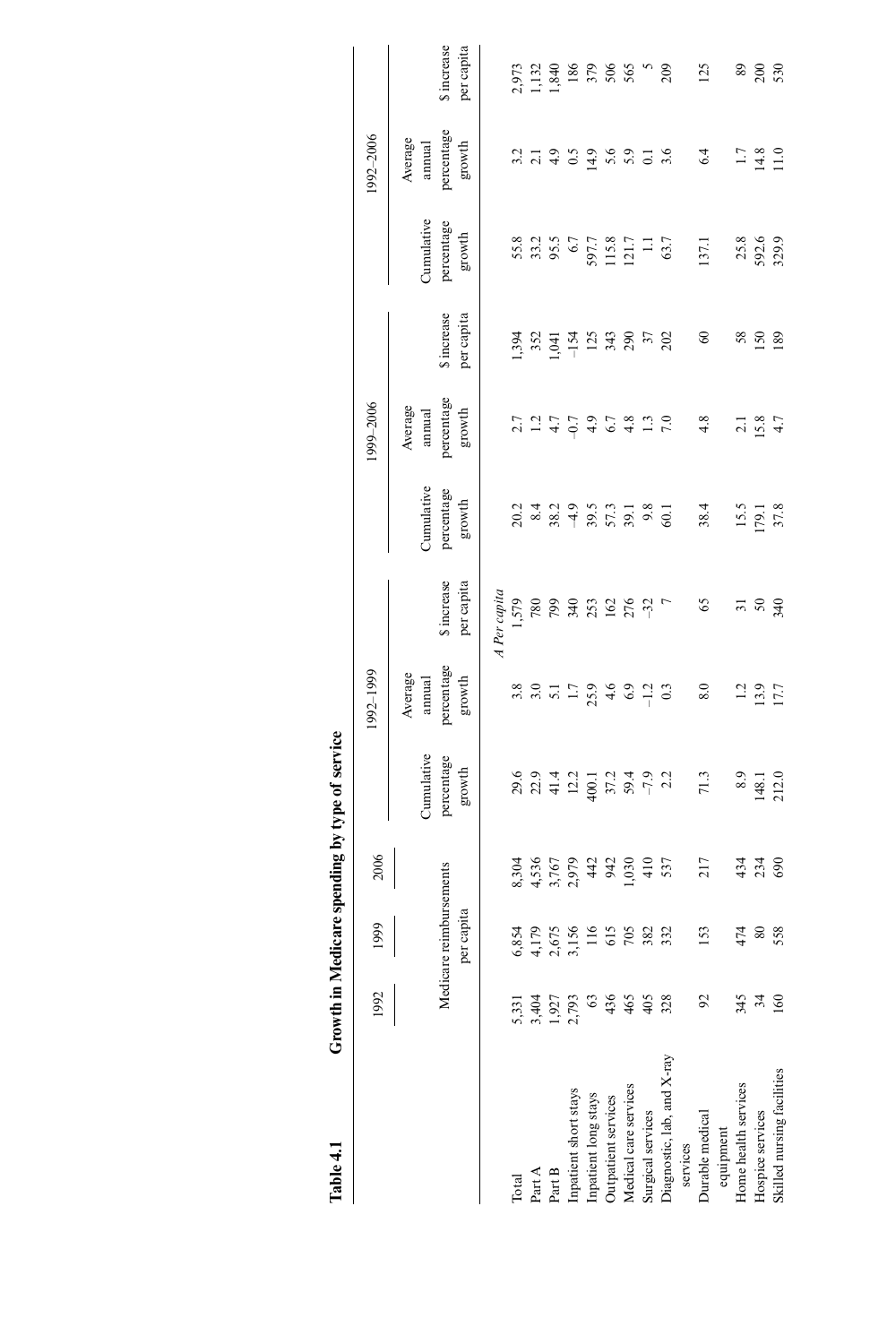|                                     |               |                                                              |                           |                          |                 | <b>B</b> Total                                                 |                                                                                                                                                                                                                                  |                          |                                                                                                                                  |                        |                                                                                                                |
|-------------------------------------|---------------|--------------------------------------------------------------|---------------------------|--------------------------|-----------------|----------------------------------------------------------------|----------------------------------------------------------------------------------------------------------------------------------------------------------------------------------------------------------------------------------|--------------------------|----------------------------------------------------------------------------------------------------------------------------------|------------------------|----------------------------------------------------------------------------------------------------------------|
| <b>Total</b>                        | 153.6         | 83.0                                                         |                           |                          |                 |                                                                |                                                                                                                                                                                                                                  |                          |                                                                                                                                  |                        |                                                                                                                |
| Part A<br>Part B                    |               |                                                              |                           |                          |                 |                                                                |                                                                                                                                                                                                                                  |                          |                                                                                                                                  |                        |                                                                                                                |
|                                     | 55.5          |                                                              |                           |                          |                 |                                                                |                                                                                                                                                                                                                                  |                          |                                                                                                                                  |                        |                                                                                                                |
| npatient short stays                | 80.5          |                                                              |                           |                          |                 |                                                                |                                                                                                                                                                                                                                  |                          |                                                                                                                                  |                        |                                                                                                                |
| inpatient long stays                | 1.8           |                                                              |                           |                          |                 |                                                                |                                                                                                                                                                                                                                  |                          |                                                                                                                                  |                        |                                                                                                                |
| Jutpatient services                 | 12.6          |                                                              |                           |                          |                 |                                                                |                                                                                                                                                                                                                                  |                          |                                                                                                                                  |                        |                                                                                                                |
| <b><i>dedical</i></b> care services | 13.4          |                                                              |                           |                          |                 |                                                                |                                                                                                                                                                                                                                  |                          |                                                                                                                                  |                        |                                                                                                                |
| urgical services                    |               |                                                              |                           |                          |                 |                                                                |                                                                                                                                                                                                                                  |                          |                                                                                                                                  |                        |                                                                                                                |
| Diagnostic, lab, and X-ray          |               | $11.6$<br>$71.4$ $31.1$<br>$14.8$ $80.2$<br>$80.3$<br>$80.3$ |                           |                          |                 |                                                                |                                                                                                                                                                                                                                  |                          |                                                                                                                                  |                        |                                                                                                                |
| services                            |               |                                                              |                           |                          |                 |                                                                |                                                                                                                                                                                                                                  |                          |                                                                                                                                  |                        |                                                                                                                |
| Jurable medical                     | $\frac{6}{2}$ | 4.1                                                          | 6.1                       |                          |                 | $28.3$<br>$21.4$ $20.5$ $20.4$ $10.5$ $-1$ $-1$ $-1$ $-1$ $-1$ | $28.1$<br>$29.7$ $30.7$ $75.7$ $30.9$ $50.7$ $50.7$ $50.7$ $50.7$ $50.7$ $50.7$ $50.7$ $50.7$ $50.7$ $50.7$ $50.7$ $50.7$ $50.7$ $50.7$ $50.7$ $50.7$ $50.7$ $50.7$ $50.7$ $50.7$ $50.7$ $50.7$ $50.7$ $50.7$ $50.7$ $50.7$ $50$ | A THURT SAN THU          | $51.79$<br>$17.79$<br>$17.79$<br>$17.79$<br>$17.79$<br>$17.79$<br>$17.79$<br>$17.79$<br>$17.79$<br>$17.79$<br>$17.79$<br>$17.79$ |                        | $\begin{array}{ccc}\n 2 & 2 & 3 & 3 & 4 & 6 \\  2 & 3 & 2 & 3 & 5 & 6 \\  3 & 3 & 5 & 6 & 6 & 6\n \end{array}$ |
| equipment                           |               |                                                              |                           |                          |                 |                                                                |                                                                                                                                                                                                                                  |                          |                                                                                                                                  |                        |                                                                                                                |
| Iome health services                | 9.9           |                                                              |                           |                          |                 |                                                                |                                                                                                                                                                                                                                  |                          |                                                                                                                                  |                        |                                                                                                                |
| Iospice services                    |               | $12.6$<br>$14.9$                                             | $12.2$<br>$6.6$<br>$19.4$ | $-0.5$<br>126.7<br>185.1 | $-12.4$<br>16.1 | $0.0$<br>$1.2$<br>$8.6$                                        | 23.2<br>97.5<br>46.9                                                                                                                                                                                                             | $3.0$<br>$16.9$<br>$5.6$ | $2.3$<br>$4.4$<br>$6.2$                                                                                                          | 22.5<br>574.5<br>318.7 |                                                                                                                |
| Skilled nursing facilities          |               |                                                              |                           |                          |                 |                                                                |                                                                                                                                                                                                                                  |                          |                                                                                                                                  |                        |                                                                                                                |
|                                     |               |                                                              |                           |                          |                 |                                                                |                                                                                                                                                                                                                                  |                          |                                                                                                                                  |                        |                                                                                                                |

Note: All reimbursement figures in 2006 dollars. *Note:* All reimbursement figures in 2006 dollars.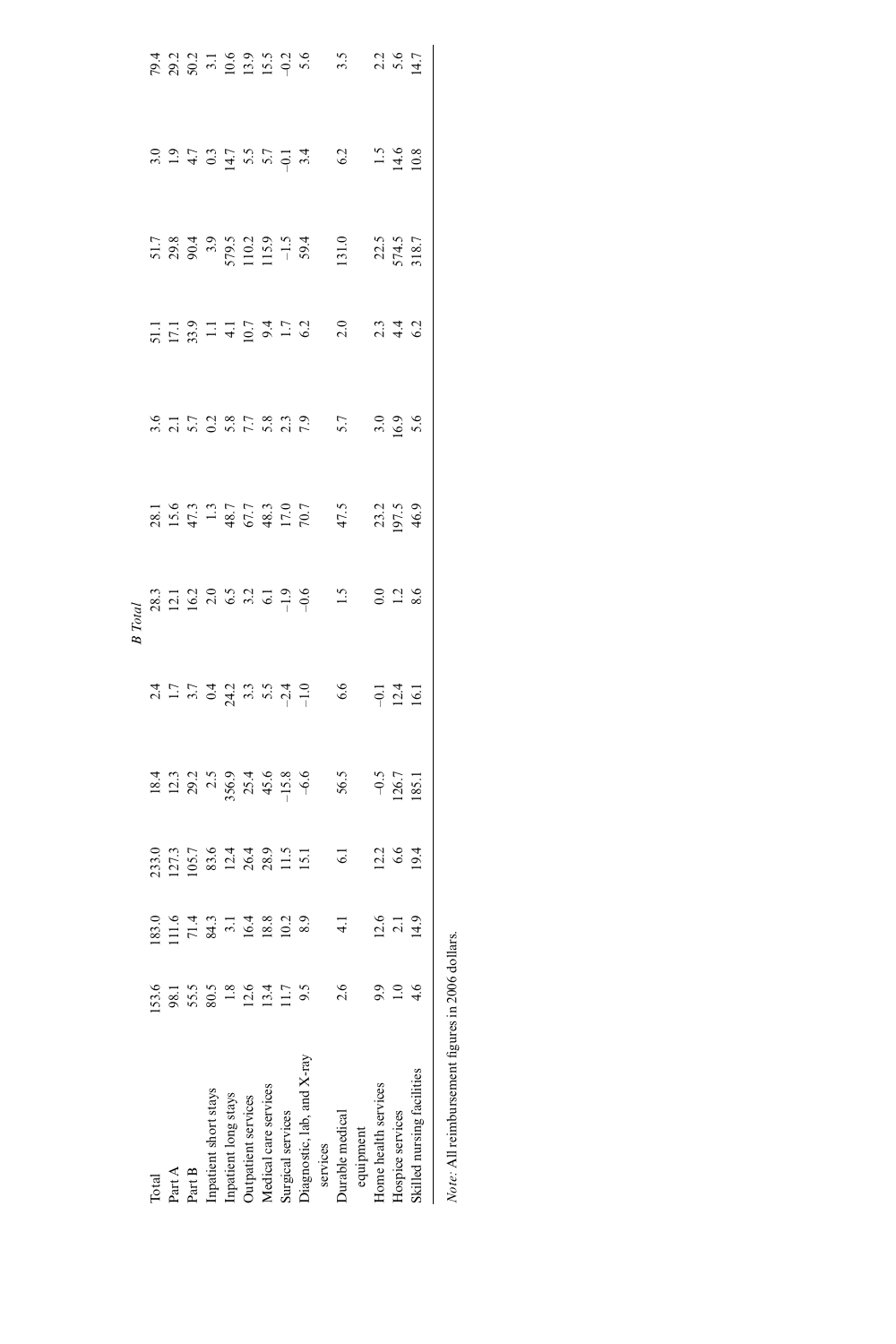| Table 4.2                           | Medicare spending decompositions |                                                                                                                                                                                                                                                                                                                                                                            |                                   |                            |                            |                                        |
|-------------------------------------|----------------------------------|----------------------------------------------------------------------------------------------------------------------------------------------------------------------------------------------------------------------------------------------------------------------------------------------------------------------------------------------------------------------------|-----------------------------------|----------------------------|----------------------------|----------------------------------------|
|                                     |                                  | Within (spending change)                                                                                                                                                                                                                                                                                                                                                   |                                   |                            | Between                    | Total change                           |
|                                     |                                  | Change in spending<br>per encounter                                                                                                                                                                                                                                                                                                                                        | Change in number<br>of encounters | Total within<br><b>HRR</b> | (population<br>change)     | Within $+$<br>Between                  |
|                                     |                                  |                                                                                                                                                                                                                                                                                                                                                                            | A1992–2006                        |                            |                            |                                        |
| Inpatient short stays               |                                  | 72.2                                                                                                                                                                                                                                                                                                                                                                       | 132.1                             | 204.3                      | 48.7                       | 155.5                                  |
| Inpatient long stays                |                                  | $-28.9$                                                                                                                                                                                                                                                                                                                                                                    | 297.8                             | 268.9                      |                            | 266.3                                  |
| Outpatient services                 |                                  | 80.2                                                                                                                                                                                                                                                                                                                                                                       | 365.0                             | 445.2                      | $-2.6$<br>$-2.8$           | 442.3                                  |
| Medical care services               |                                  | 289.7                                                                                                                                                                                                                                                                                                                                                                      |                                   |                            | $-11.0$                    | 534.2                                  |
| Surgical services                   |                                  | $-163.6$                                                                                                                                                                                                                                                                                                                                                                   | 255.5<br>174.9                    | 545.2<br>11.3              |                            | $8.\overline{3}$                       |
| Diagnostic, lab, and X-ray services |                                  |                                                                                                                                                                                                                                                                                                                                                                            | 112.7                             | 188.0                      | $-2,3$<br>$-1,3$<br>$-1,0$ | 183.7                                  |
| Durable medical equipment           |                                  | $75.3$<br>45.4                                                                                                                                                                                                                                                                                                                                                             | 150.7                             | 105.3                      |                            | 104.4                                  |
| Home health services                |                                  | 168.8                                                                                                                                                                                                                                                                                                                                                                      | 203.4                             | $-34.6$                    | $\overline{1.0}$           | $-33.6$                                |
| Hospice services                    |                                  | 1.5                                                                                                                                                                                                                                                                                                                                                                        | 138.1                             | 139.6                      | $-0.9$                     | 138.7                                  |
| Skilled nursing facilities          |                                  | 209.0                                                                                                                                                                                                                                                                                                                                                                      | 228.0                             | 437.0                      | $-2.0$                     | 435.0                                  |
| Total                               |                                  | 658.7                                                                                                                                                                                                                                                                                                                                                                      | 1651.5                            | 2310.2                     | $-75.3$                    | 2234.8                                 |
|                                     |                                  |                                                                                                                                                                                                                                                                                                                                                                            | B1998-2006                        |                            |                            |                                        |
| Inpatient short stays               |                                  | 336.0                                                                                                                                                                                                                                                                                                                                                                      | $-369.1$                          | $-33.0$                    | $-51$                      | $-38.2$                                |
| Inpatient long stays                |                                  |                                                                                                                                                                                                                                                                                                                                                                            | 136.7                             | 199.3                      | $\sim$                     | 199.8                                  |
| Outpatient services                 |                                  | $62.5$<br>$282.9$<br>$160.5$                                                                                                                                                                                                                                                                                                                                               | 25.2                              | 308.1                      | $-0.9$                     | 307.2                                  |
| Medical care services               |                                  |                                                                                                                                                                                                                                                                                                                                                                            | 125.8                             | 286.3<br>29.6<br>170.6     | 3.5                        | 289.8<br>31.1<br>173.3<br>56.4<br>16.3 |
| Surgical services                   |                                  | $-6.1$                                                                                                                                                                                                                                                                                                                                                                     | 35.7                              |                            | 1.5                        |                                        |
| Diagnostic, lab, and X-ray services |                                  | 151.6                                                                                                                                                                                                                                                                                                                                                                      | 19.0                              |                            | 2.7                        |                                        |
| Durable medical equipment           |                                  | 17.2                                                                                                                                                                                                                                                                                                                                                                       | 38.6                              | 55.8                       | 0.7                        |                                        |
| Home health services                |                                  | 169.0                                                                                                                                                                                                                                                                                                                                                                      | $-154.4$                          | 14.7                       | 1.6                        |                                        |
| Hospice services                    |                                  | 28.6                                                                                                                                                                                                                                                                                                                                                                       | 111.3                             | 139.9                      | 0.6                        | 140.5                                  |
| Skilled nursing facilities          |                                  | 140.3                                                                                                                                                                                                                                                                                                                                                                      | $-14.9$                           | 125.5                      | 2.1                        | 127.6                                  |
| Total                               |                                  | 1342.6                                                                                                                                                                                                                                                                                                                                                                     | $-45.9$                           | 1296.7                     | 7.0                        | 1303.7                                 |
|                                     |                                  | Notes: The HRRs with missing data on encounters and/or reimbursements are treated as zeros in calculating decomposition (primarily affects HSP, LS, 5<br>HRRs missing SNF data for 1992 period); population share is 1992, 1998, or 2006 level; baseline spending, number of encounters, and spending per encoun-<br>ter are 1992–1994, 1998–2000, and 2004–2006 averages. |                                   |                            |                            |                                        |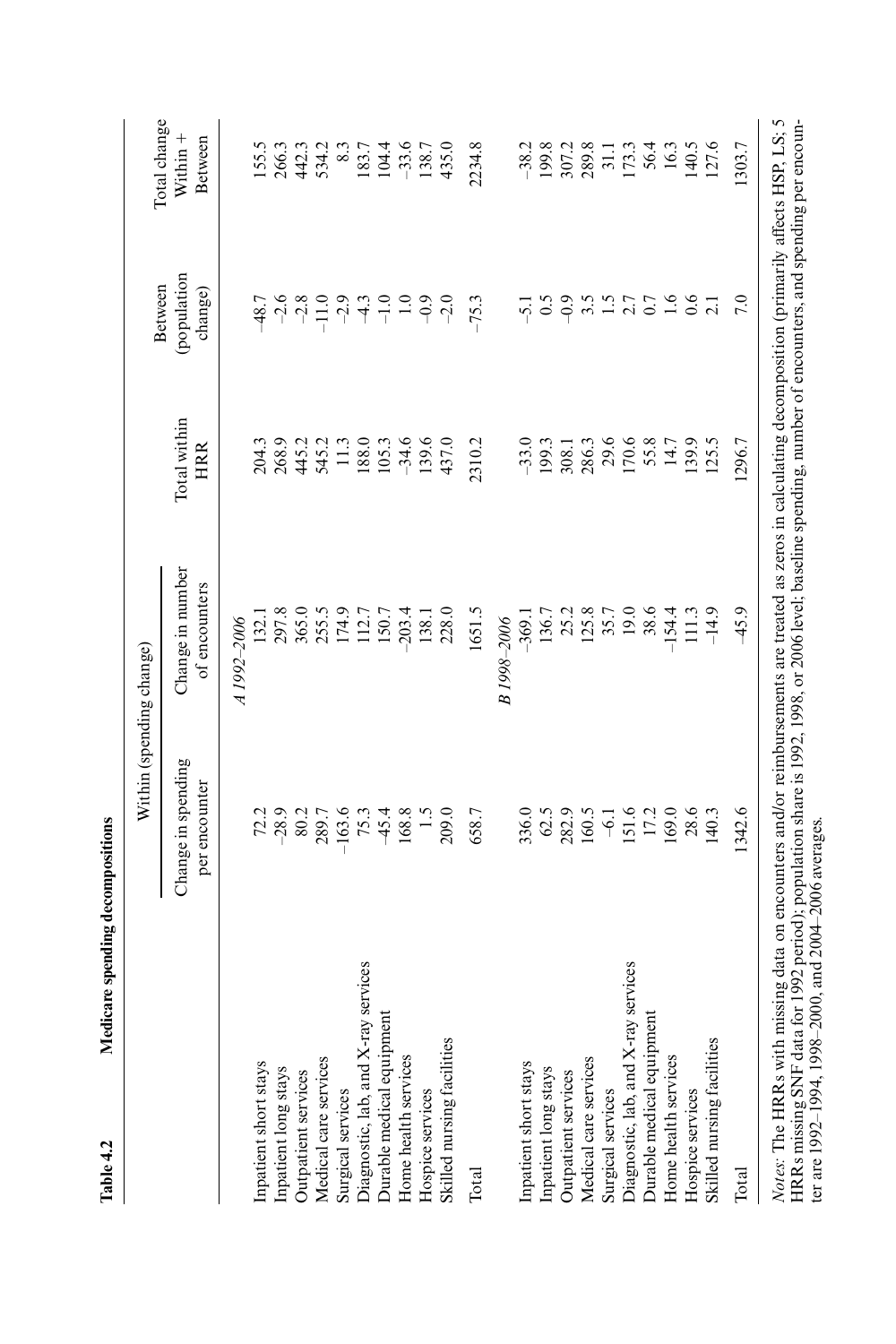encounters.6 Over the entire 1992 to 2006 period and the latter part of the period from 1998 onwards, almost all of the increase in spending was driven by within-HRR growth (table 4.2, panel A). That is, not surprisingly, changes in spending resulted from increases in spending per enrollee within HRRs, rather than from the migration of a larger fraction of enrollees into high- spending regions. Considering total Medicare spending over the entire 1992 to 2006 period, about half the growth in per beneficiary spending was due to increases in the number of encounters, and one-fifth was due to greater intensity or reimbursement for a given encounter. However, if we look only at the most recent years, the relative importance of these factors shifts: panel B demonstrates that greater spending per encounter (which may reflect increased treatment intensity as well as higher reimbursement levels for the same services) is the key driver of cost growth from 1998 to 2006. Of particular interest is the recent growth in the use of diagnostic and laboratory services.<sup>7</sup>

To explore these findings in more detail, we were interested in learning whether cost growth (in terms of numbers of encounters) was being driven more by an increased number of beneficiaries receiving services (treatment expansion) or an increase in the amount of services provided to a given beneficiary (treatment intensity). Figure 4.3 reports the trends in the share of enrollees using three services that exhibit rapid cost growth and are covered by the Part B program. Increases in spending on medical care services and diagnostic, lab, or x-ray services are primarily driven by increases in treatment intensity, as the number of encounters per capita is growing more quickly than the percent of beneficiaries using those services. For hospital outpatient services, however, the treatment expansion (percent of enrollees using services) and intensity (number of per capita encounters) are growing at similar rates, suggesting that treatment expansion plays a larger role in the increase in spending on outpatient services.

In addition, we studied hospital discharge data to examine changes in the distribution of conditions being treated. Trends in discharges for major procedures are depicted in the two panels of figure 4.4. We created two panels to provide separate scales for procedures that were relatively more rare. Procedure rates for CABG (bypass), carotid endarterectomy, and hip fracture remained relatively flat or declined, while discharges for back surgery, hip replacement, knee replacement, and PCI (percutaneous coronary interventions, which includes angioplasty) increased substantially. Some of

<sup>6.</sup> Our total change in spending number is less than the total per beneficiary growth presented in table 4.3 because spending in the categories for which we have data does not account for 100 percent of Medicare spending, so we are unable to account for the entire change over this period through this decomposition. However, we are able to account for the majority of the growth in spending and consider what drives growth within each category.

<sup>7.</sup> One potential determinant of these services is local malpractice pressure (see Baicker, Fisher, and Chandra 2007).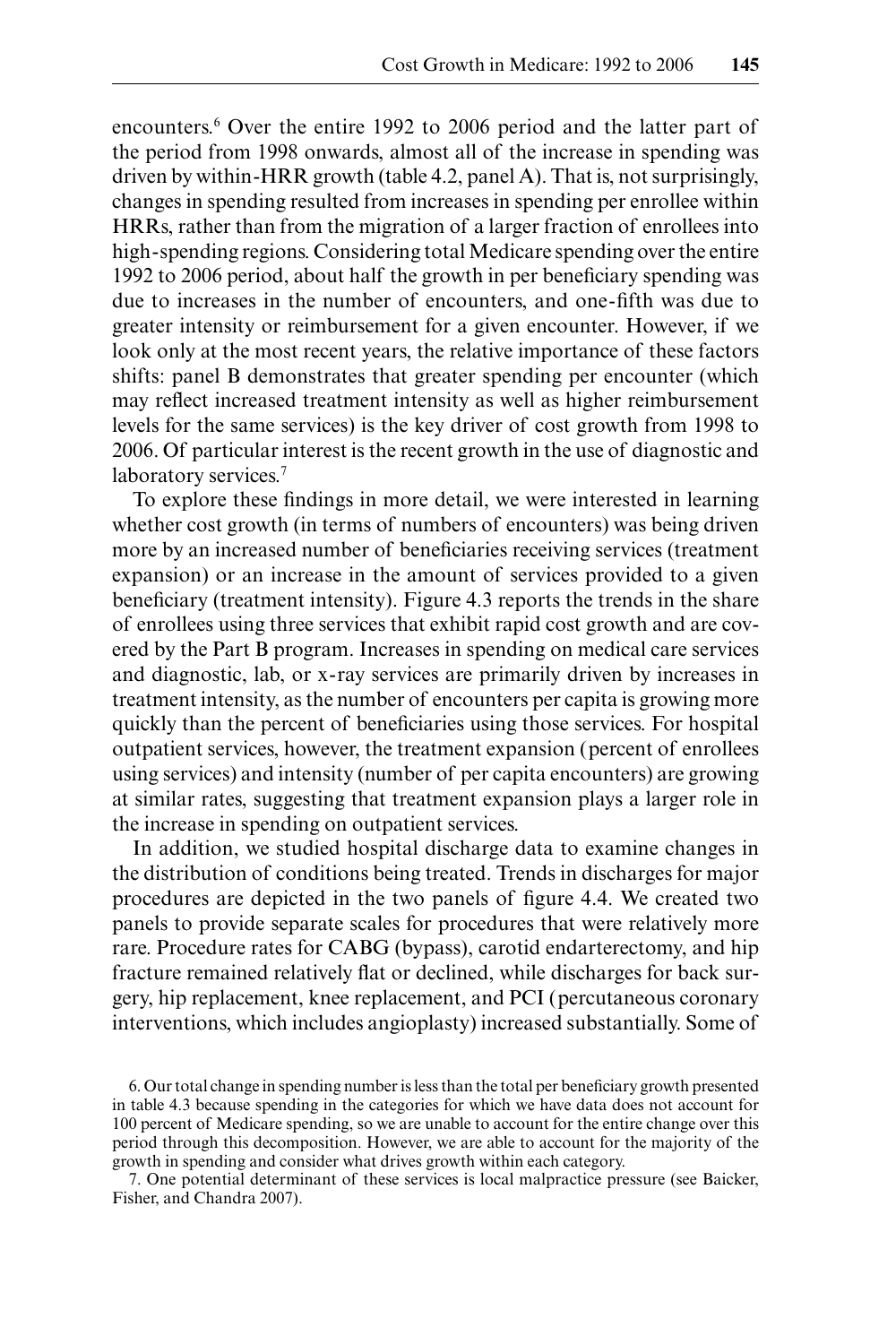

**Fig. 4.3 Growth in Medicare utilization by type of service:** *A***, medical care;** *B***, diagnostics;** *C***, outpatient**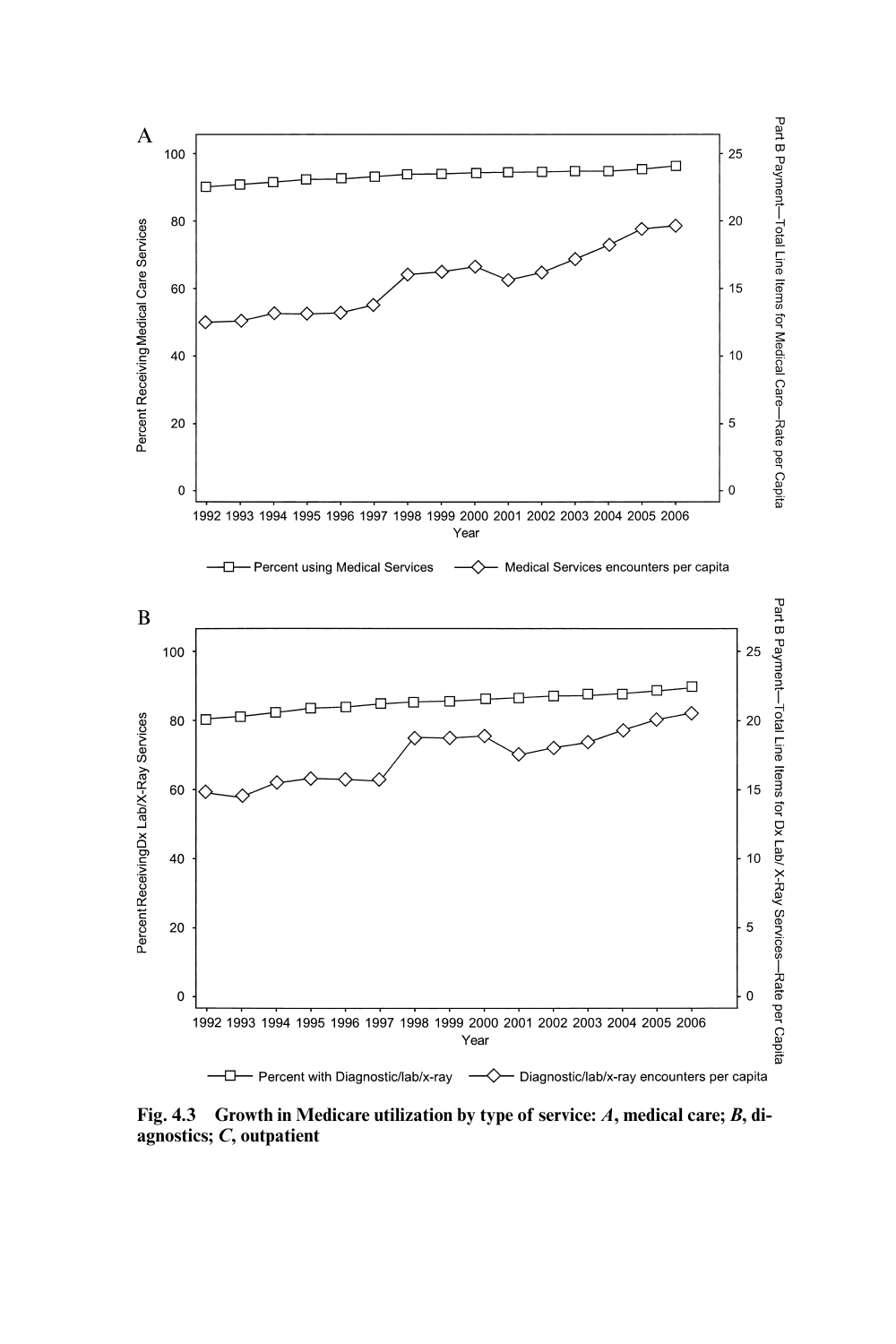

**Fig. 4.3 (cont.)**

the increase in PCI reflects a substitution away from bypass, but in general, it also reflects the greater use of this procedure in patients with stable coronary disease. We noted a falling incidence of heart attacks in Medicare beneficiaries, probably because younger cohorts of beneficiaries have better management of hypertension and cholesterol, in addition to lower rates of smoking, as noted by Ford et al. (2007).

This suggests that the increase in PCI was largely in patients with stable coronary disease. The Clinical Outcomes Utilizing Revascularization and Aggressive Drug Evaluation (COURAGE) trials examined the benefits from PCI in this population on the margins of both survival and quality of life. Boden and the COURAGE Trial Research Group (2007) did not find that PCI dominated optimal medical therapy as an initial management strategy on the margins of survival and other major cardiovascular events. In subsequent work by Weintraub, Boden, and the COURAGE Trial Research Group (2008) PCI was not found to improve patient outcomes in the domains of angina frequency and treatment satisfaction, but there were small improvements in the quality of life that disappeared by thirty- six months. The increase in PCI can also be interpreted in the context of work by Cutler and Huckman (2003), who note that angioplasty offers lower per unit costs, but can raise total costs because it can be offered to a much larger group of patients than bypass surgery.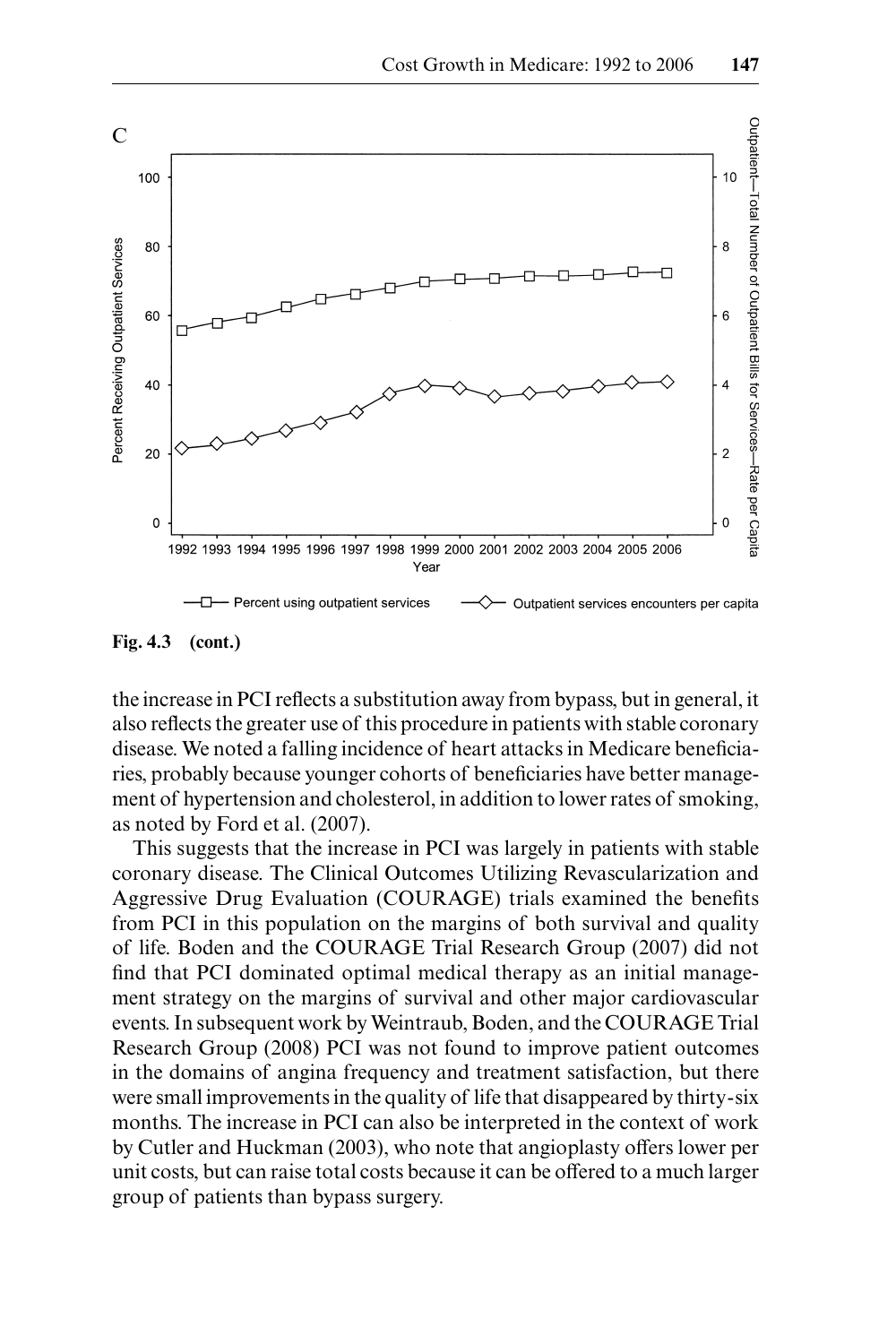

**Fig. 4.4 Medicare discharges per 1,000 enrollees, by service category: A, less common procedures; B, more common procedures**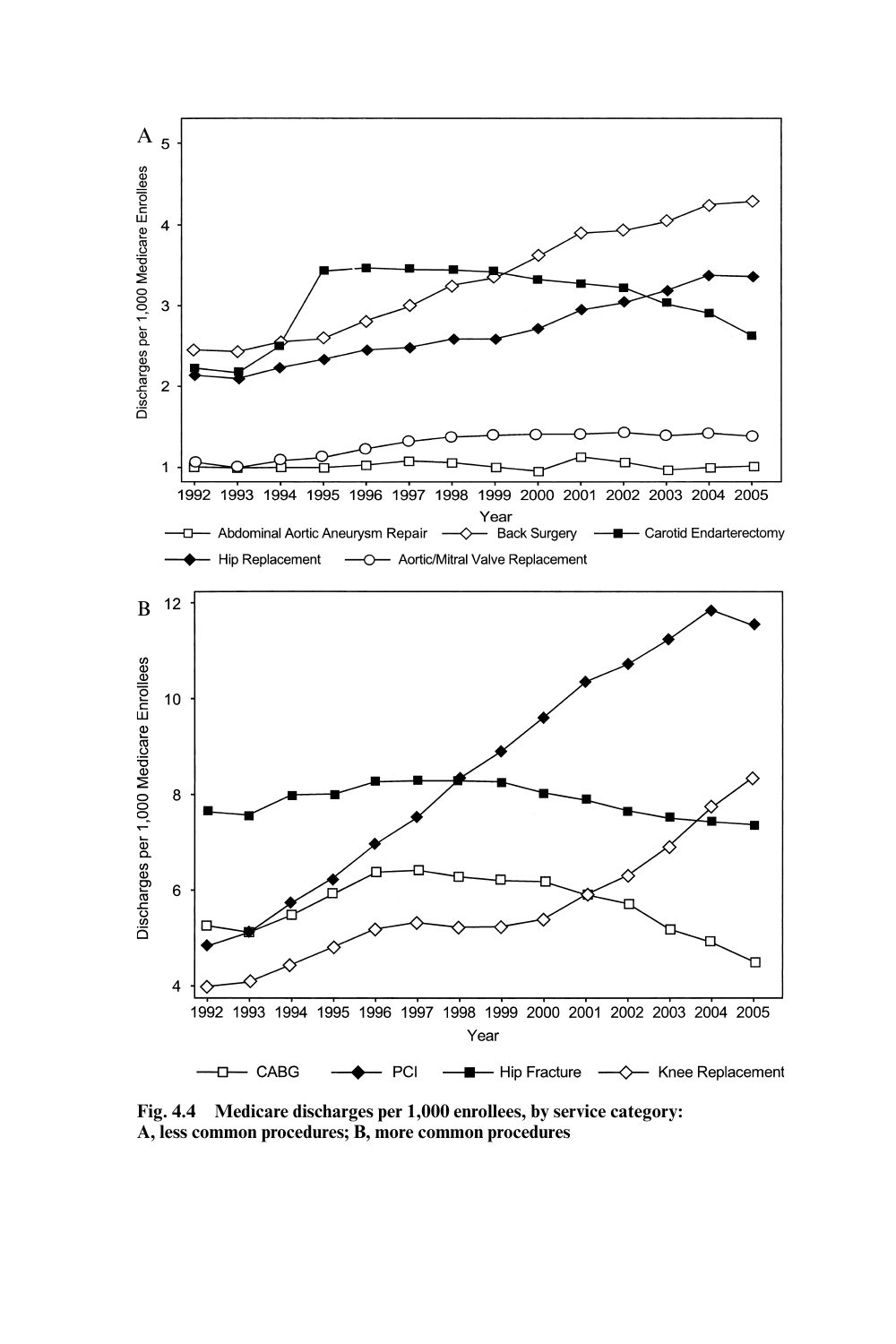#### 4.3.2 Geographic Variation in Cost Growth

A large literature in medicine and economics notes the presence of large geographic variation in Medicare spending (e.g., Fisher et al. 2003a, 2003b). But with the exception of the work of Fisher, Bynum, and Skinner (2009), less is known about whether high- spending regions are the highest growing ones. In our analysis we find considerable variation in the rates of spending growth across HRRs. For Part A spending, the average annual growth rate was 1.9 percent among the slowest growing 20 percent of HRRs, while the fastest growing quintile grew at an average annual rate of 2.7 percent. Growth in Part B was higher across HRRs than growth in Part A, with the slowest growing quintile experiencing an average annual growth rate of 4.4 percent and the fastest growing quintile growing at an average rate of 6.1 percent. This 2 percentage point- difference in average annual growth rates is economically significant: at 4 percent spending will double in eighteen years, but at 6 percent it will double in only twelve years. Despite these differences in spending growth rates, we note that the dollar increase in spending has been remarkably stable across all levels of initial spending. Figure 4.5 illustrates trends in Medicare reimbursements by quintile of spending in 1992, where quintile 1 had the lowest level of spending in 1992 and quintile 5 the highest. The dollar increases in spending are identical across the quintiles for both Part A and Part B. The high percentage rates of growth among the high growth HRRs are largely driven by their lower baseline spending. As seen in figure 4.5, average annual percent growth rates monotonically decrease across quintiles as baseline spending increases. The pattern of spending growth is very similar across HRRs with different levels of baseline spending, leading us to conclude that high- cost areas do not necessarily experience higher or lower growth in specific characteristics of health care spending.

The implication of equal growth in the dollar amount of Medicare spending should be a compression in relative spending, or a smaller degree of (relative) regional variation across the United States. We can test this hypothesis by comparing the standard deviation of the population- weighted log expenditures in earlier and later time periods. The standard deviation in expenditures for 1992 was 0.19, which grew until reaching a maximum of 0.21 in 1996 (in part because some HRRs experienced much more rapid growth in home health care); since then it has declined, so that in 2006 it is equal to 0.16. (The difference between 1992 and 2006 is significant at the 5 percent level.) Between 1992 and 2006, the standard deviation for Part A spending has fallen from 0.19 to 0.17, and for Part B services it has fallen from 0.21 to 0.17. This result is consistent with the CBO finding that the extent of regional variation has moderated somewhat over time (CBO 2008).

That said, several HRRs are clear outliers in their rates of Medicare cost growth—some are high cost and exhibit high growth rates. Panel A of figure 4.6 shows trends in Part B spending in two HRRs with among the highest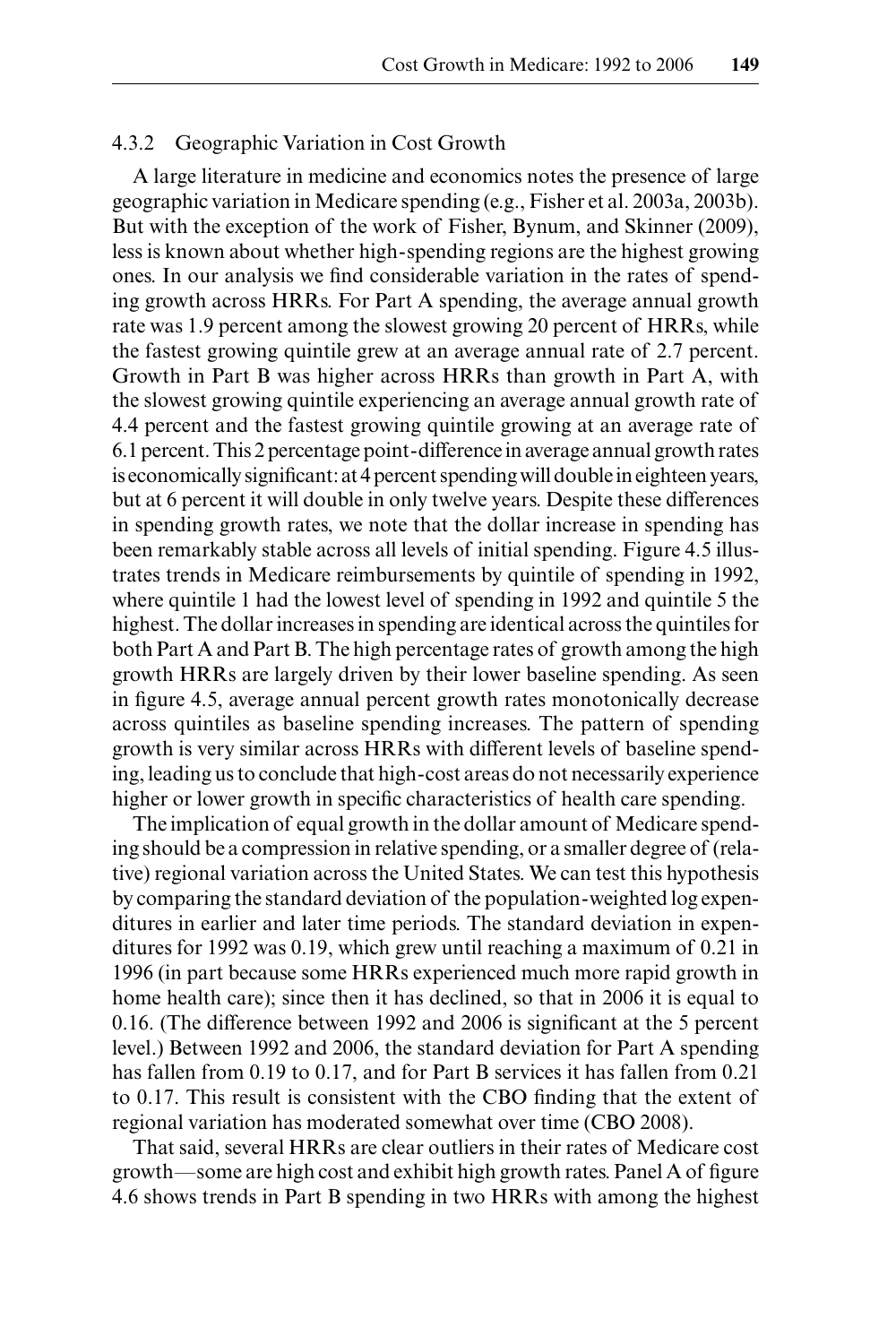

#### **Fig. 4.5 Part A and Part B spending growth by quintile of 1992 spending: A, Part A spending; B, Part B spending**

*Note:* Average growth rates for panel A: Q1 = 2.68, Q2 = 2.42, Q3 = 2.28, Q4 = 1.93, Q5 = 1.90. Average growth rates for panel B:  $Q1 = 6.06$ ,  $Q2 = 5.54$ ,  $Q3 = 5.22$ ,  $Q4 = 4.83$ ,  $Q5 = 4.44$ . All figures in 2006 dollars.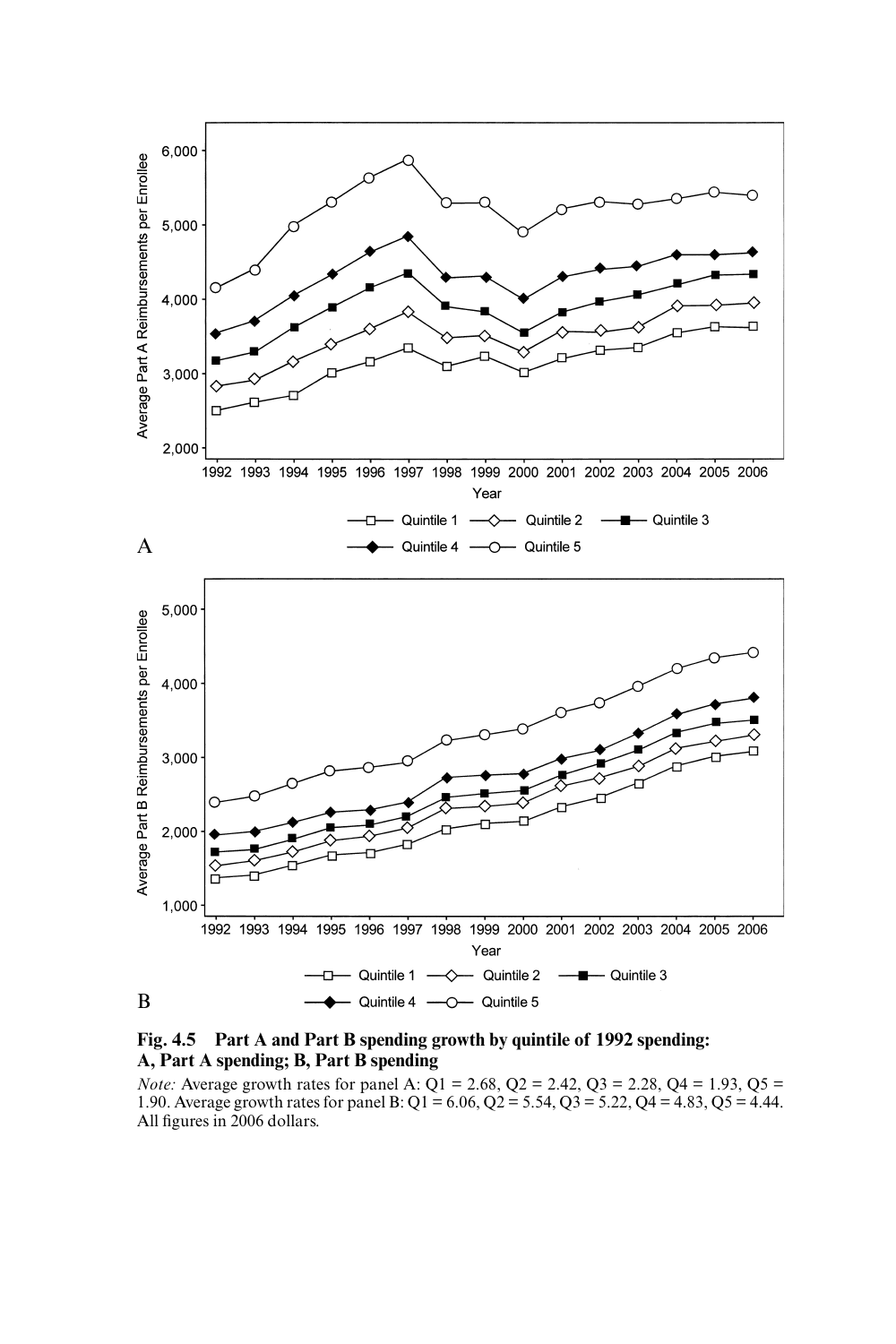

Fig. 4.6 Spending in selected high- and low-growth HRRs: **A, high-growth HRRs; B, low-growth HRRs**

*Note:* All figures in 2006 dollars.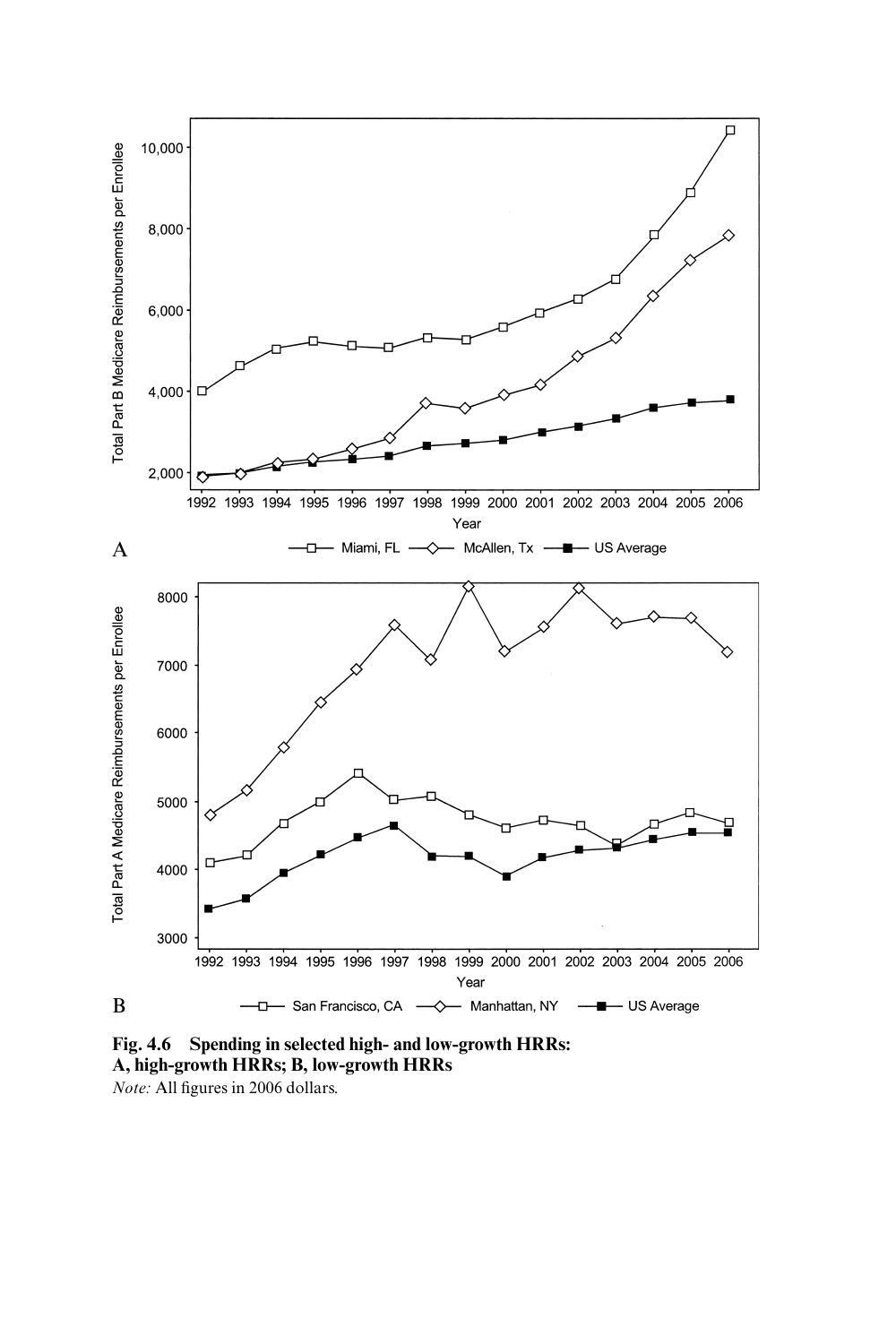Part B growth rates: Miami, Florida, and McAllen, Texas (we picked these HRRs because their practice style has been discussed at length by commentators such as Gawande [2009]). Miami started the period as one of the highest- cost HRRs and has grown at a considerably higher rate than other HRRs, particularly since 1999. McAllen, on the other hand, was near the U.S. average cost in the early 1990s, but has experienced growth far above the U.S. average and ended the period as one of the highest- cost HRRs. There are also outliers on the side of being low-cost places; as figure 4.6, panel B shows, Manhattan experienced high growth in Part A spending, while San Francisco's rate of growth was significantly below the U.S. average.

#### 4.3.3 Factors Associated with Changes in Spending

Table 4.3 presents results from HRR fixed effects regressions, which are designed to shed light on the determinants of spending increases. The outcome variable, spending growth in each HRR, was measured by the difference in log average per beneficiary reimbursements between the beginning and the end of each time period. Separate regressions were performed for Part A, Part B, and total Medicare reimbursements. The time periods measured were from 1992 to 1993 to 2003 to 2004 (long term) and from 1999 to 2000 to 2003 to 2004 (short term). We pooled data for two years to relieve concerns about mean-reversion. The HRR fixed effects control for all unchanging attributes of these areas, including persistent differences in local price levels and illness. Additionally, the inclusion of HRR fixed effects also implies that differences in the initial level of spending are not confounding the analysis. This is important in light of the previous discussion where higher growth rates were noted in HRRs with low initial spending levels.

In the results reported in table 4.3, we see that higher mortality rates are significantly associated with lower growth in Part A spending and higher growth in Part B spending over the long term (1992 to 2004). A 10 percent increase in mortality rates (within an HRR) is associated with a 5 percent decrease in Part A spending, but a corresponding increase (5.6 percent) in Part B spending. Due to these countervailing effects, changes in mortality are not significantly associated with changes in total Medicare spending. Also, the link between mortality and spending is not significant over the short term (1999 to 2004). Our interpretation of these results is that while changes in patient illness surely predict spending at the individual level, changes in area- level mortality do not predict area- level increases in spending.

In the second column of each set of regressions, we add log per capita income as a regressor. We find that within-HRR changes in income and mortality are largely orthogonal to each other; the coefficients on mortality barely change with the inclusion of income. Over both the long term and the short term, increases in income are associated with decreases in Part A reimbursements (a 10 percent increase in income is associated with a 3 percent decrease in Part A spending). There is no association observed with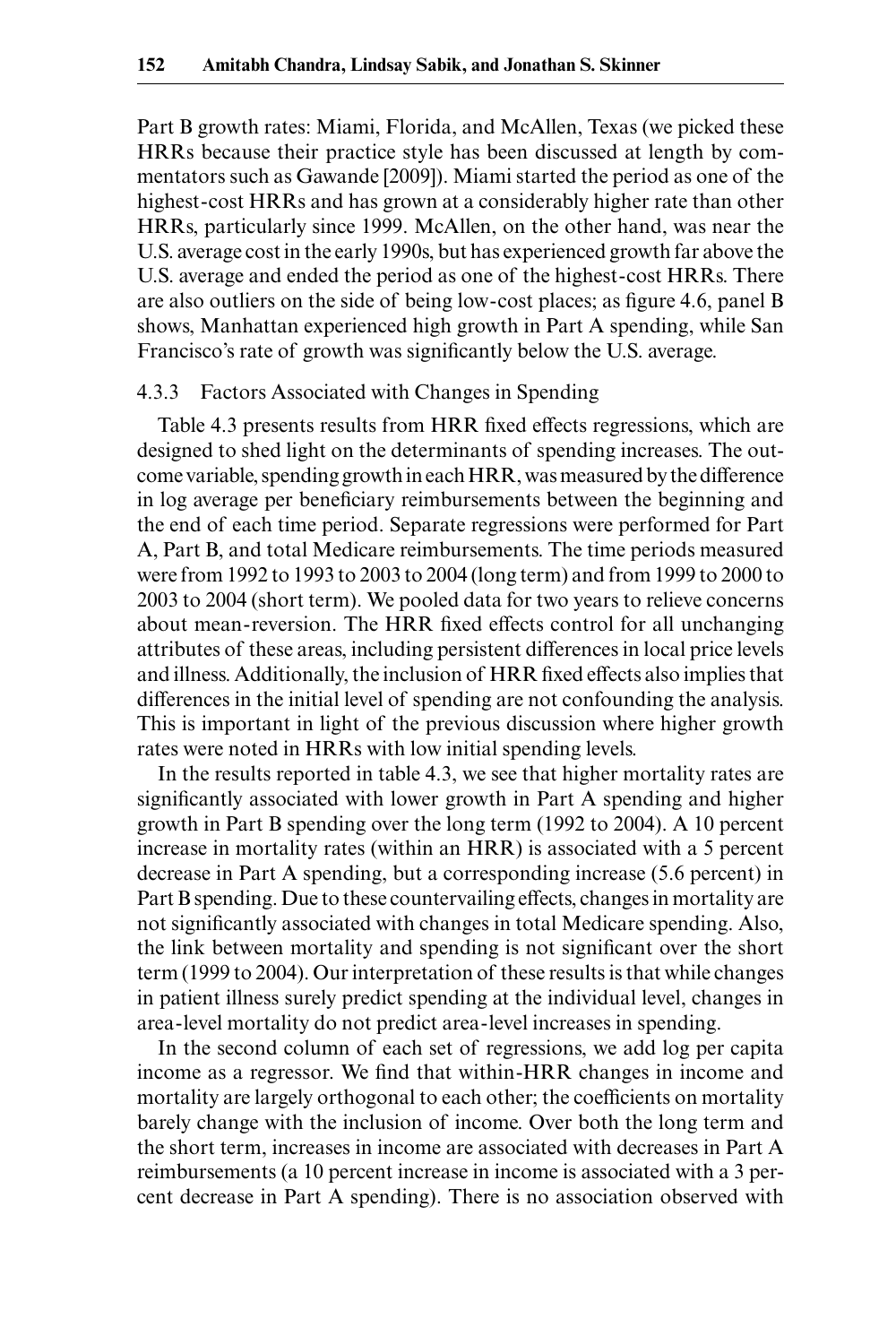|                                   |             | ln(Part A)<br>reimbursements) |                     | ln(Part B)<br>reimbursements) |           | ln(Total<br>reimbursements) |
|-----------------------------------|-------------|-------------------------------|---------------------|-------------------------------|-----------|-----------------------------|
|                                   |             |                               | 1992/1993-2003/2004 |                               |           |                             |
| ln(Mortality)                     | $-0.472***$ | $-0.491***$                   | $0.563***$          | $0.567***$                    | $-0.0605$ | $-0.0739$                   |
|                                   | (0.17)      | (0.17)                        | (0.14)              | (0.14)                        | (0.14)    | (0.14)                      |
| ln(Per capita                     |             | $-0.283**$                    |                     | 0.0592                        |           | $-0.203*$                   |
| income)                           |             | (0.13)                        |                     | (0.11)                        |           | (0.10)                      |
| <b>HRRFE</b>                      | Yes         | Yes                           | Yes                 | Yes                           | Yes       | Yes                         |
| Age composition                   | Yes         | Yes                           | Yes                 | Yes                           | Yes       | Yes                         |
| $R^2$                             | 0.85        | 0.86                          | 0.98                | 0.98                          | 0.96      | 0.96                        |
| Average baseline<br>reimbursement |             | \$3,481                       |                     | \$1,953                       |           | \$5,434                     |
|                                   |             |                               | 1999/2000-2003/2004 |                               |           |                             |
| ln(Mortality)                     | 0.201       | 0.234                         | $0.258*$            | $0.270*$                      | $0.289*$  | $0.313*$                    |
|                                   | (0.21)      | (0.21)                        | (0.15)              | (0.15)                        | (0.16)    | (0.16)                      |
| ln(Per capita                     |             | $-0.238**$                    |                     | $-0.0826$                     |           | $-0.173*$                   |
| income)                           |             | (0.12)                        |                     | (0.085)                       |           | (0.092)                     |
| <b>HRRFE</b>                      | Yes         | Yes                           | Yes                 | Yes                           | Yes       | Yes                         |
| Age composition                   | Yes         | Yes                           | Yes                 | Yes                           | Yes       | Yes                         |
| $R^2$                             | 0.63        | 0.64                          | 0.96                | 0.96                          | 0.89      | 0.89                        |
| Average baseline<br>reimbursement |             | \$4,024                       |                     | \$2,742                       |           | \$6,767                     |

#### Table 4.3 **Results from HRR fixed-effects regressions of growth in Part A and Part B reimbursements on HRR mortality and income**

*Notes:* Standard errors in parentheses; regressions and means weighted by HRR population.

∗∗∗Signifi cant at the 1 percent level.

∗∗Signifi cant at the 5 percent level.

∗Signifi cant at the 10 percent level.

Part B reimbursements, and the coefficient on total reimbursements is only marginally significant. We do not view this evidence as a definitive rejection of the Hall and Jones (2007) hypothesis—that health care is a luxury good (or more specifically, has higher marginal utility associated with it relative to nonhealth consumption)—but neither do these regressions provide strong support for the hypothesis that health care spending is driven largely by community-level income levels. Note that the HRR fixed effects account for between 74 percent and 96 percent of the variation depending on the time period considered and the spending category. Thus, regional spending patterns exhibit a high degree of stability over time; except for regions like McAllen, high- spending HRRs in 1992 also tend to be high- spending in 2006, and conversely.

Next, we examine the role of one potential explanation for increases in Medicare spending: fraud and its closely related cousin, financial entrepreneurship by hospitals and physicians. Some providers have overstated patients' medical conditions while others have billed for services that were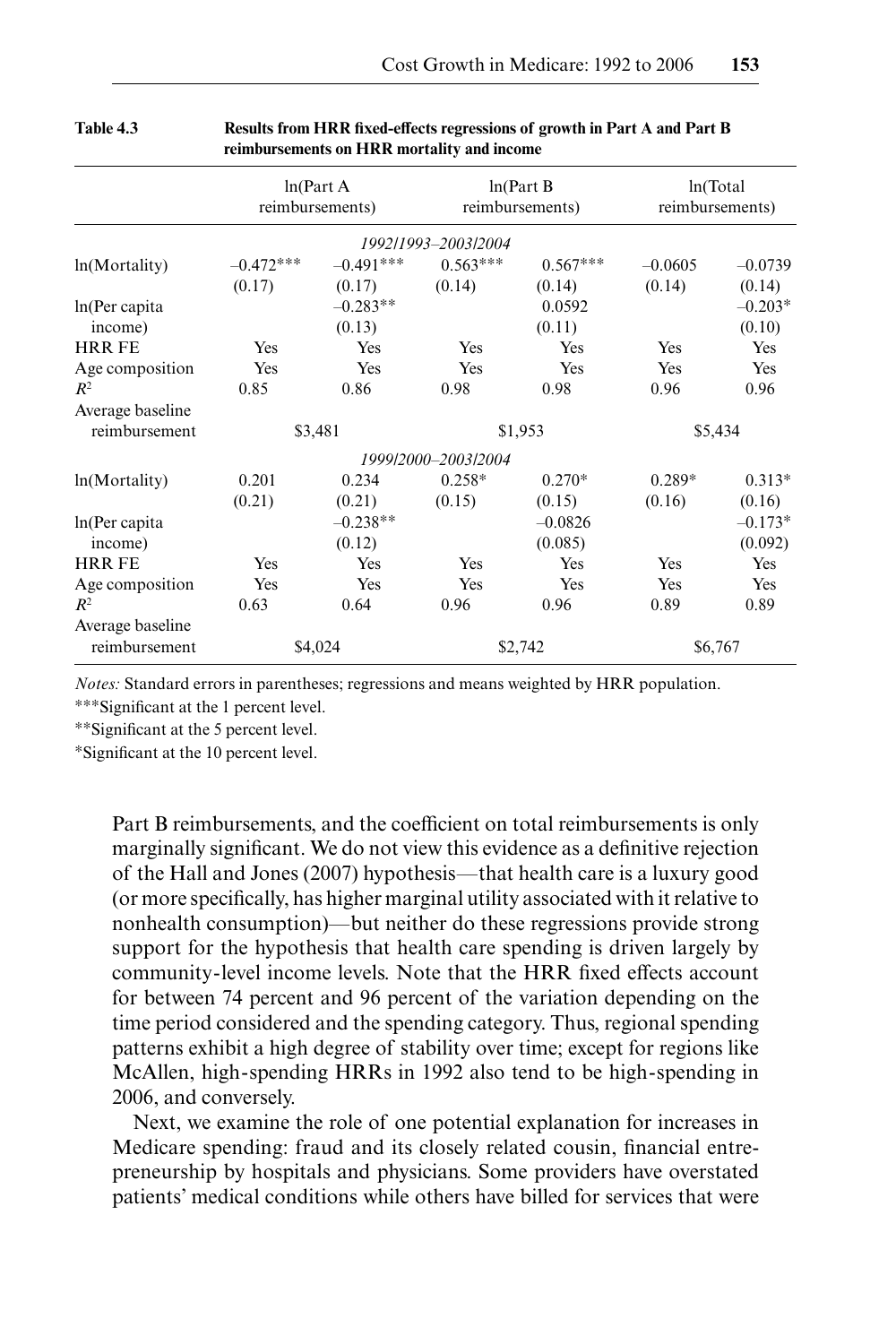| Dependent variable                  | No covariates | Including covariates |
|-------------------------------------|---------------|----------------------|
| Part A                              | $-0.0962**$   | $-0.102**$           |
|                                     | (0.040)       | (0.044)              |
| Part B                              | $0.0789***$   | $0.0704***$          |
|                                     | (0.016)       | (0.015)              |
| Outpatient services                 | $-0.0600***$  | $-0.0738***$         |
|                                     | (0.022)       | (0.022)              |
| Medical care services               | $-0.00179$    | 0.0260               |
|                                     | (0.020)       | (0.019)              |
| Surgical services                   | 0.154         | 0.0329               |
|                                     | (0.10)        | (0.12)               |
| Diagnostic, lab, and X-ray services | 0.00837       | 0.0231               |
|                                     | (0.038)       | (0.037)              |
| Durable medical equipment           | $0.302***$    | $0.155***$           |
|                                     | (0.032)       | (0.029)              |

| <b>Table 4.4</b> | Coefficients from regressions of change in Medicare reimbursements on |
|------------------|-----------------------------------------------------------------------|
|                  | change in home health spending before and after the BBA of 1997       |

*Notes:* Standard errors in parentheses. Each line cell represents coefficient from separate regression, where the dependent variable is ln (change in category 1992–2006) and the independent variable of interest is ln (HH change) =  $ln(d)$  (difference between 96–97 (peak) average and 00–01 (trough)). Regressions including covariates control for age distribution, adjusted mortality, and income in the HRR, where values of the covariates are averages for 1992–1993 (baseline).

∗∗∗Signifi cant at the 1 percent level.

∗∗Signifi cant at the 5 percent level.

∗Signifi cant at the 10 percent level.

unnecessary or never delivered in the first place (General Accounting Office [GAO] 1981, 1986, 1996, 2009). One marker of the degree to which financial entrepreneurship occurred in an area is the HRR- level reduction in home health reimbursements after the BBA of 1997 revised rules to reduce wasteful home health reimbursements (McCall et al. 2001). Under this assumption, HRRs with the largest drops in home health spending were also the most likely to be those that had been profiting from the previously loose rules governing home health reimbursement. Panel C of figure 4.2 illustrates this phenomena nationally: 1996 and 2000 represent the peak and trough, respectively, of average home health spending across the United States but there is regional variation in the size of the home health contraction. To investigate the association between financial entrepreneurship among providers and overall changes in Medicare spending within HRRs, we regressed the change in reimbursements for different categories of spending on the change in home health reimbursements from the pre- BBA to the post- BBA years. Table 4.4 presents the coefficients on change in home health spending from separate regressions for each spending category, both with and without adjustments for age, mortality, and income. Part B reimbursements grew significantly more in HRRs that experienced a larger post-BBA drop in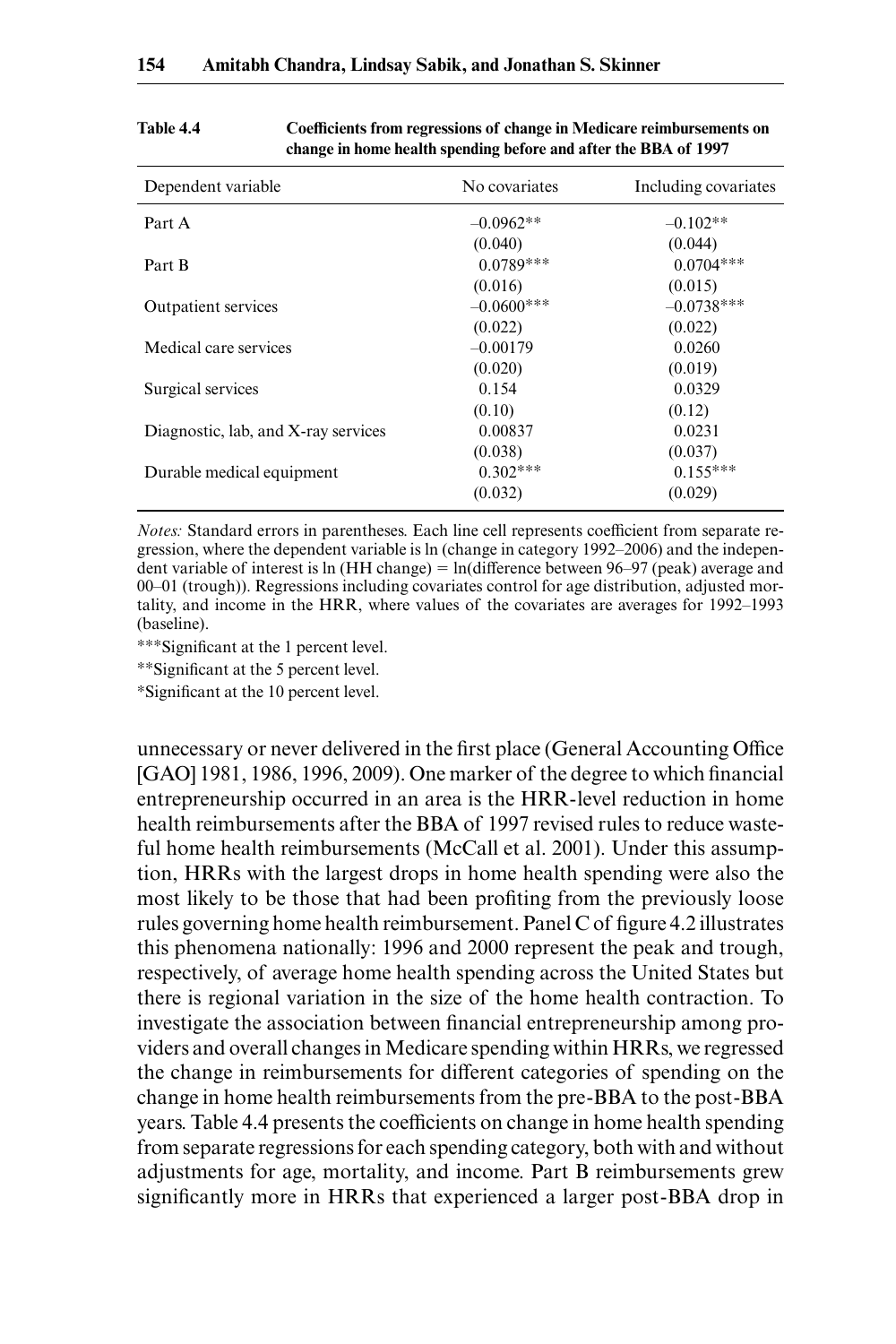home health reimbursements. Each additional 10 percent decrease in home health spending over the BBA period (1996 to 2001) is associated with 0.8 percent greater increase in Part B spending and a 3 percent greater increase in durable medical equipment spending over the long term (1992 to 2006). As previously noted, durable medical equipment is frequently the target of Medicare fraud investigations and is one of the few service categories with little or no risk to the patient from overprovision. Therefore, it seems possible that the boom and bust of home health expenditures provides a useful marker of regions that tend to "innovate" in areas of medicine with high profit margins but uncertain effects on health.

#### **4.4 Discussion**

In this analysis we have offered a simple taxonomy of the sources of cost growth in Medicare. Cost growth in this program is largely the consequence of increases in spending on Part B services, mainly medical care and outpatient services. In recent years, growth has been driven more by increases in reimbursement levels for each encounter rather than in the number of encounters. Several expensive treatments—CABG, carotid endarterectomy, and hip fracture—experienced declines in use, while a number of typically discretionary services—back surgery, knee and hip replacement—experienced increases as well. These trends may be due to the entry of younger, healthier cohorts into Medicare, but our trends are robust to controlling for the age composition of the local health care market.

We failed to find an association between changes in income and changes in Medicare reimbursement. It is possible that Medicare's prospective reimbursement structure may introduce a wedge between patients' ability to get the care that they demand as a result of higher incomes, but it should be noted that reimbursement for many services covered by Part B of the Medicare program are not "capped" or subject to any form of capitation. However, even for these Part B services we detected no association between increases in income and increases in use of services. Future work should examine whether non- Medicare spending might reveal an income effect, but that analysis is beyond the scope of this chapter.

Both low and high spending regions (based on initial 1992 level of spending) grew by similar dollar amounts, suggesting that cost growth in health care diffuses in a relatively uniform pattern, and that over time the extent of across- regional variability might decline slightly over time. Still, the degree of persistence in spending levels across regions is high, suggesting that their determination may in part be the consequence of other factors that evolve slowly over time, such as the composition of the physician workforce (Baicker and Chandra 2004) or the organizational structure of hospitals (and hospital beds) in the region. Even within this relative uniformity, we find outliers: costs increased strikingly in McAllen, Texas, and Miami,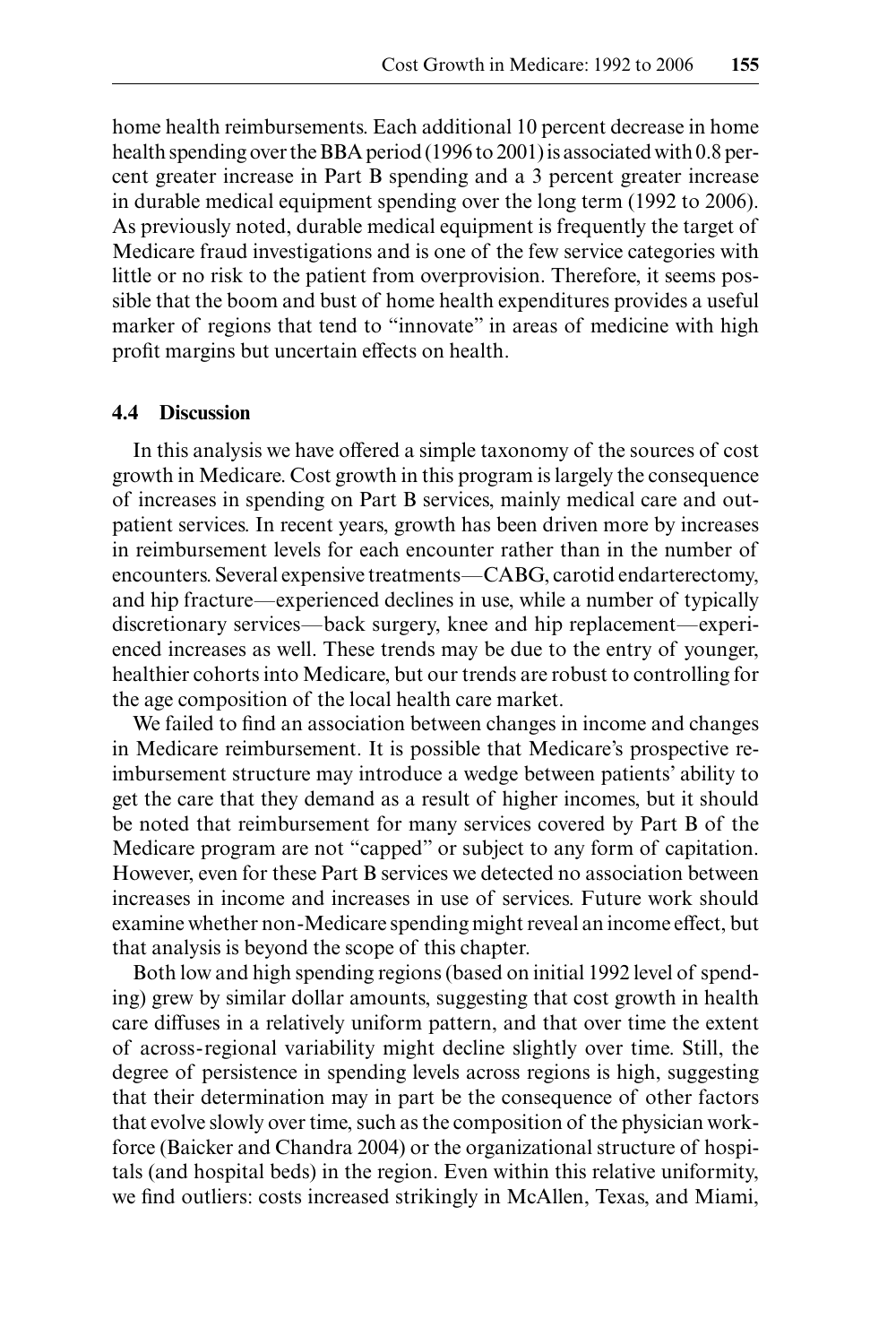Florida, while costs lag behind the average growth rates in San Francisco and San Diego.

One important limitation of our analysis is that we do not measure the benefits of increased spending and emphasize that these may be large relative to the size of the increase in costs. As we discuss, it is very difficult to quantify improvements in health that extend beyond mortality, such as gains in patient satisfaction and reductions in side effects. Because many treatments work on these margins and are expensive does not automatically mean that they are without value. But our focus on costs can help guide the search for where the benefits must be found if the increased spending is viewed as being socially optimal.

### **References**

- Baicker, K., and A. Chandra. 2004. Medicare spending, the physician workforce, and beneficiaries' quality of care. *Health Affairs* 23 (4): w184–97.
- Baicker, K., E. S. Fisher, and A. Chandra. 2007. Malpractice liability costs and the practice of medicine in the Medicare program. *Health Affairs* 26 (3): 841–52.
- Baker, L. C., E. S. Fisher, and J. E. Wennberg. 2008. Variations in hospital resource use for Medicare and privately insured populations in California. *Health Affairs* 27 (2): w123–34.
- Boards of Trustees of the Federal Hospital Insurance Trust Fund and the Federal Supplementary Medical Insurance Trust Fund. 2009. *Annual report of the boards of trustees of the Federal Hospital Insurance Trust Fund and the Federal Supplementary Medical Insurance Trust Fund.* Washington, DC: GPO.
- Boden, W. E., and the COURAGE Trial Research Group. 2007. Optimal medical therapy with or without PCI for stable coronary disease. *New England Journal of Medicine* 356 (15): 1503–16.
- Chandra, A., and J. Skinner. 2009. Technological innovation and expenditure growth in health care. Harvard Kennedy School. Working Paper.
- Chernew, M., L. Sabik, A. Chandra, and J. P. Newhouse. 2009. Physician workforce composition and health care spending growth. *Health Affairs* 28 (5): 1327–35.
- Cooper, R. A. 2009. States with more health care spending have better- quality health care: Lessons about Medicare. *Health Affairs* 28 (1): w103–15.
- Congressional Budget Office (CBO). 2007. The long- term outlook for health care spending. See http://www.cbo.gov/ftpdocs/87xx/doc8758/Frontmatter.2.3.shtml.
- ———. 2008. Geographic variation in health care spending. See http://www.cbo.gov/ ftpdocs/89xx/doc8972/02- 15- GeogHealth.pdf.
- Cutler, D. M., and R. S. Huckman. 2003. Technological development and medical productivity: The diffusion of angioplasty in New York State. *Journal of Health Economics* 22 (2): 187–217.
- Fisher, E. S., J. P. Bynum, and J. S. Skinner. 2009. Slowing the growth of health care costs: Lessons from regional variation. *New England Journal of Medicine* 360 (9): 849–52.
- Fisher, E. S., D. E. Wennberg, T. A. Stukel, D. J. Gottlieb, F. L. Lucas, and E. L. Pinder. 2003a. The implications of regional variations in Medicare spending.